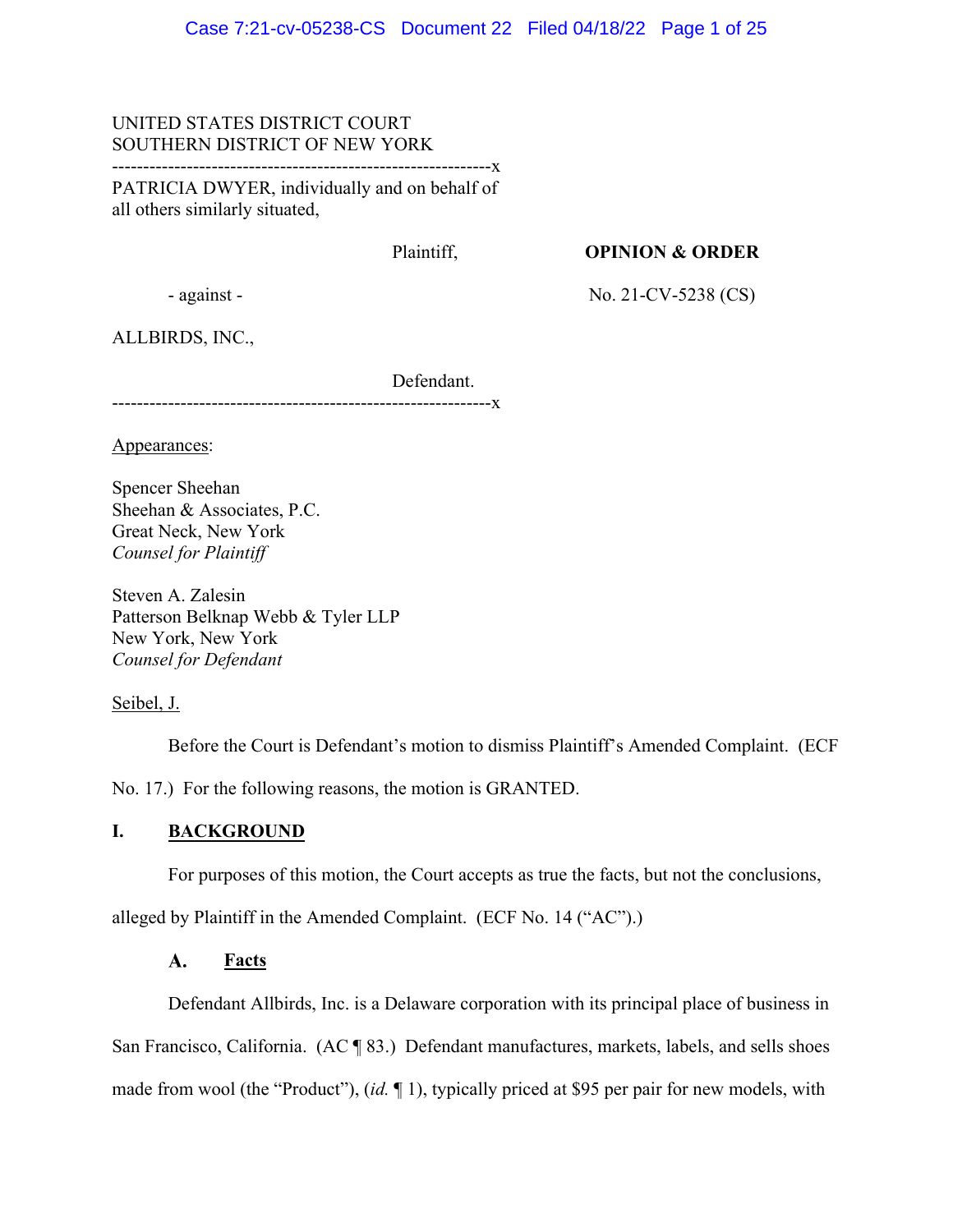## Case 7:21-cv-05238-CS Document 22 Filed 04/18/22 Page 2 of 25

discounts available for older models, (*id.* ¶¶ 75, 86). Defendant sells the Product through its website and brick-and-mortar stores, and also through third-party vendors. (*Id.* ¶ 85.) Plaintiff Patricia Dwyer bought the Product, "on one or more occasions at one or more locations, including in 2021, from stores including Walmart and Walmart.com." (*Id.* ¶ 89.)

Defendant's advertising focuses on the Product's environmental impact, (*id.* ¶ 5), with representations such as: "Sustainability Meets Style," "Low Carbon Footprint," "Environmentally Friendly," "Made with Sustainable Wool," "Reversing Climate Change . . . " and "Our Sustainable Practices." (*Id.* ¶ 6.) One such example was included in the Amended Complaint:

# **Reversing Climate Change Through Better Business**

Reducing our environmental impact has been a top priority since day one. But now, we're taking things further. Explore our overall sustainability approach, our progress thus far, and our bold list of commitments for 2025.

#### **OUR SUSTAINABLE PRACTICES**

(*Id*.) Defendant uses a life cycle assessment ("LCA") tool to estimate its products' carbon footprint, which it defines as "the kg CO2e emitted to create our products."  $(Id. \P \P \S -9.)^1$ Defendant also "measure[s] other greenhouse gases, like methane, and convert[s] them to CO2." (*Id*. ¶ 10.) Defendant states that the average carbon footprint of its products is 7.6 kg CO2e, (*id.*   $\P$  12), and provides – presumably on its website, although the Amended Complaint does not say – individual carbon footprint figures for particular products, breaking down the total CO2e into categories for materials, manufacturing, use and "end of life," with emissions from materials

<sup>&</sup>lt;sup>1</sup> CO2e refers to carbon dioxide equivalent emissions. (*Id.* 12.)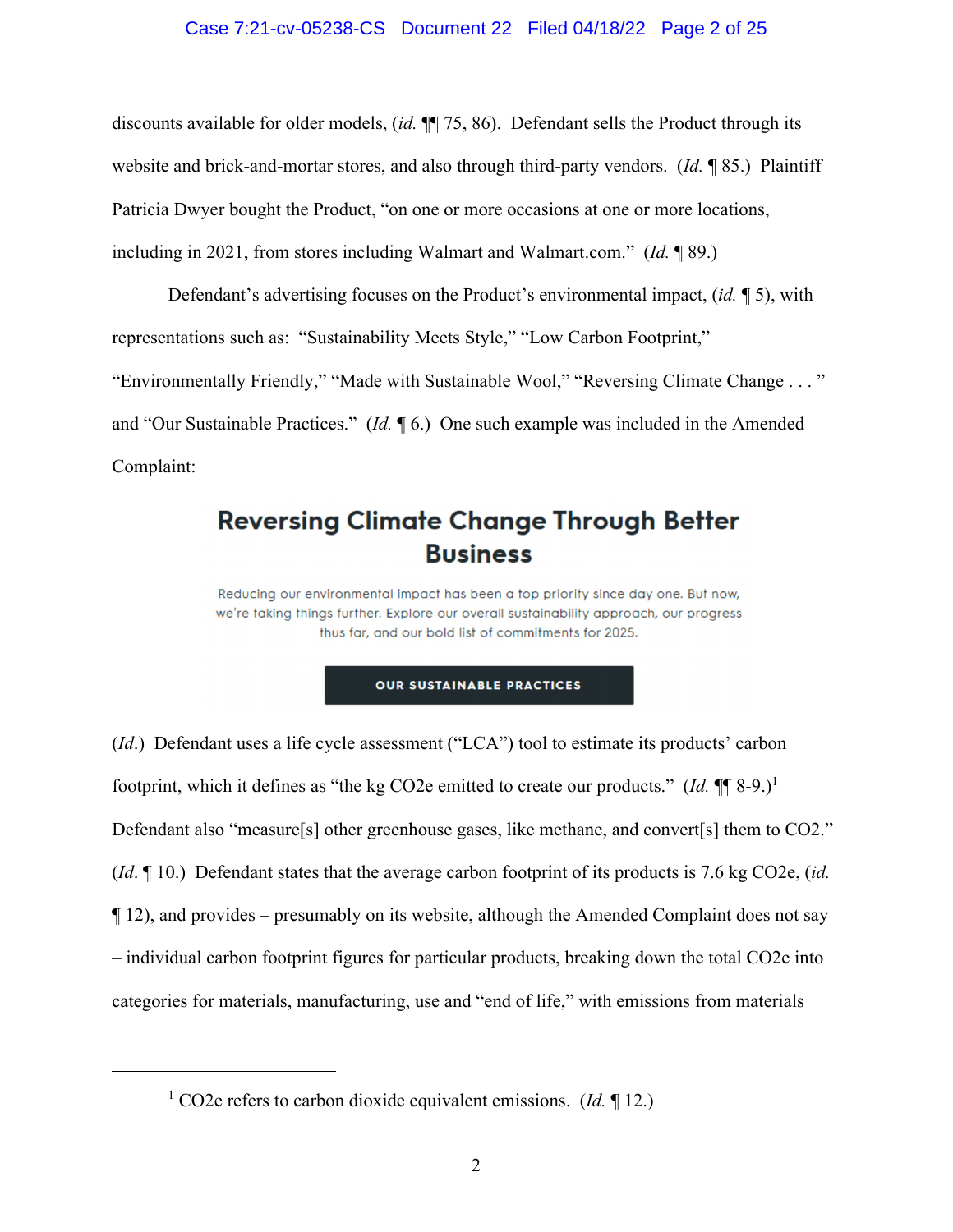#### Case 7:21-cv-05238-CS Document 22 Filed 04/18/22 Page 3 of 25

accounting for the most significant component. (*Id.* ¶¶ 13-14.) The calculation specifies that "Allbirds transportation emissions are calculated separately and our entire footprint is offset to zero." (*Id.* ¶ 13.)

Plaintiff alleges that Defendant's environmental claims are misleading, (*id.* ¶¶ 5-35), taking issue with Defendant's use of the Higg Material Sustainability Index ("Higg MSI"), a standard developed by the Sustainable Apparel Coalition ("SAC") to measure the environmental impact of apparel materials. (*Id.* ¶¶ 15-16.) Plaintiff criticizes the Higg MSI's methodology as addressing only raw materials and lacking standards for comparing different materials, (*id.* ¶¶ 17-18), and alleges that unnamed independent researchers find the Higg MSI to be "unsuitable 'for public disclosure or comparative assertions,'" (*id*. ¶ 19). The SAC allegedly recognizes these limitations and "is revamping the Higg MSI to incorporate 'product level environmental impacts.'" (*Id.* ¶ 21.)

Plaintiff also criticizes the LCA tool Defendant uses, (*id.* ¶¶ 22-35), noting that according to People for the Ethical Treatment of Animals ("PETA"), "'Allbirds' [LCA] tool currently only measures the carbon footprint of each product, meaning that it doesn't assess any other environmental impact of wool production, including on water, eutrophication, or land occupation." (*Id.*  $\P$  22; ECF No. 19-1 at 2.)<sup>2</sup> According to Plaintiff, had Defendant calculated the carbon footprint from sheep farming overall – including items such as methane emitted by sheep and runoff of chemicals used in cleaning or pesticides – as opposed to the carbon footprint from its products, the carbon footprint figures would be significantly higher. (AC *¶¶* 23-34.)

 $2$  Eutrophication is defined in the Amended Complaint as "excessive richness of nutrients in a lake or other body of water, frequently due to runoff from the land, which causes a dense growth of plant life and death of animal life from lack of oxygen." (AC ¶ 28.)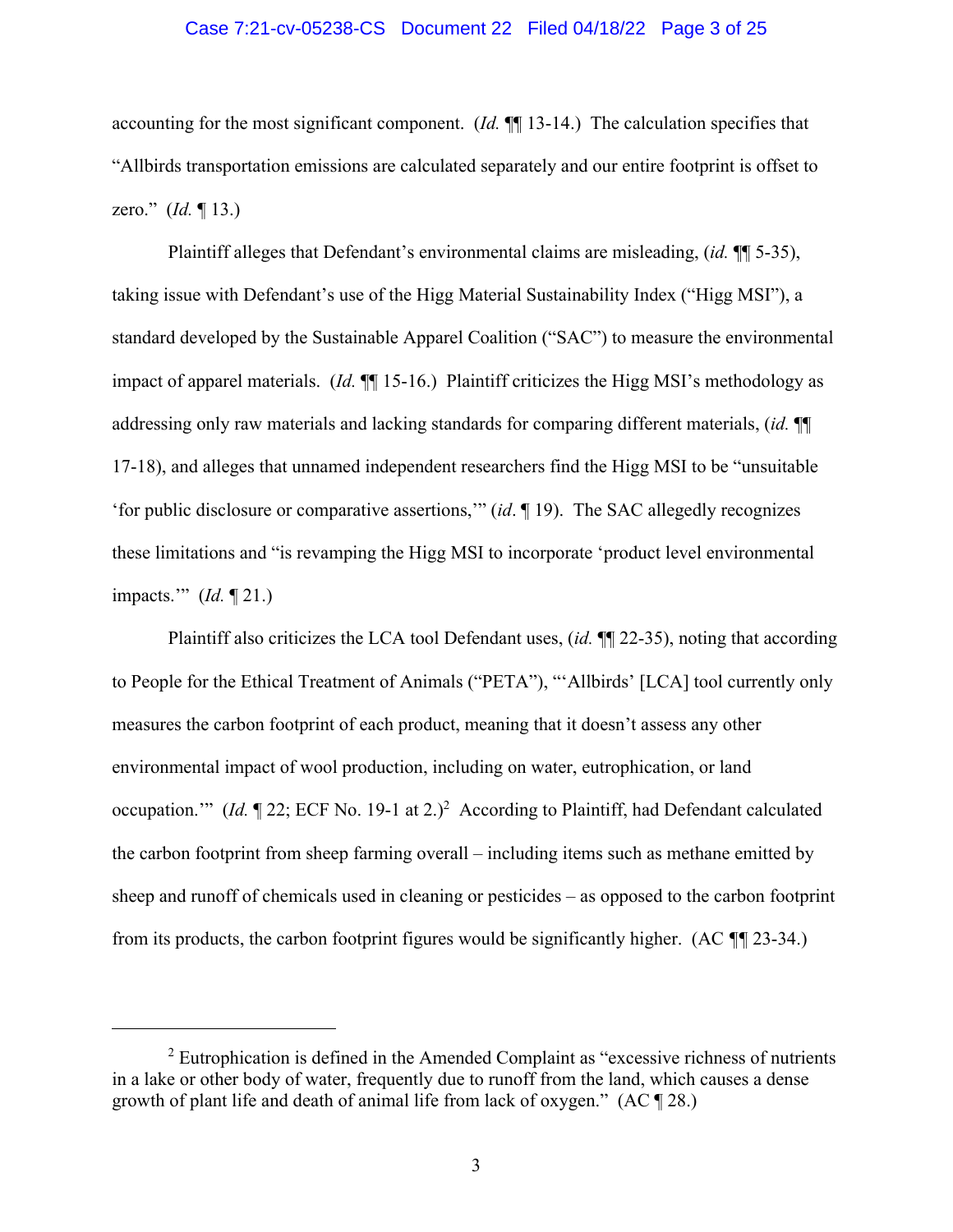### Case 7:21-cv-05238-CS Document 22 Filed 04/18/22 Page 4 of 25

The LCA tool also allegedly uses data from several sources, and there are unspecified "discrepancies in industry-sourced data," purportedly "render[ing] it unreliable." (*Id.* ¶ 35.)

Plaintiff also claims Defendant has made misleading animal welfare claims, (*id*. ¶¶ 36- 69), including "Our Sheep Live The Good Life," (*id*. ¶ 36). This statement, which may come from Defendant's website – again, the Amended Complaint does not say – is followed by the representation that Allbirds "work[s] with leading organizations like ZQ Merino to ensure our wool is held to high standards of farming, land management and animal welfare." (*Id*.) Defendant runs advertisements showing sheep in pastoral settings, (*id*. ¶ 37), with quips such as, "What if every time you got a haircut they made shoes out of it? That would be pretty cool," (*id*. ¶ 38), and "Behind every shoe is a sheep. And behind every sheep, is another sheep, probably," (*id*. ¶ 39). Defendant has claimed – again, it is not clear where – that "its wool harvesting practices [are] sustainable [and] humane," and that it "intends to eventually source 'only wool from "regenerative" sources.'" (*Id*. ¶ 43.) Plaintiff alleges these statements are misleading, as "[e]conomic realities dictate – and require – that all sheep bred for wool are also slaughtered and sold for their meat," (*id*. ¶ 41), and that investigations of more than 100 large-scale wool operations have shown that "workers beat, stomped on, cut open the skin of, and slit the throats of conscious, struggling sheep," (*id*. ¶ 45; ECF No. 19-1 at 1).<sup>3</sup> Plaintiff further notes the existence of a painful procedure performed on sheep to discourage the nesting of parasitic

<sup>&</sup>lt;sup>3</sup> Plaintiff alleges that "most of [the large-scale wool operations inspected] had been promoted in the same terms used by Allbirds – as 'sustainable' and 'responsible.'"  $(AC \P 45.)$ But the PETA blog post on which the Amended Complaint bases this allegation and from which it purports to quote says that investigators found the troubling practices at "more than 100 large operations investigators have visited – even so-called 'sustainable' and 'responsible' farms." (ECF 19-1 at 1.) There is nothing in the post supporting the notion that "most" of the investigated farms were "so-called 'sustainable' and 'responsible' farms."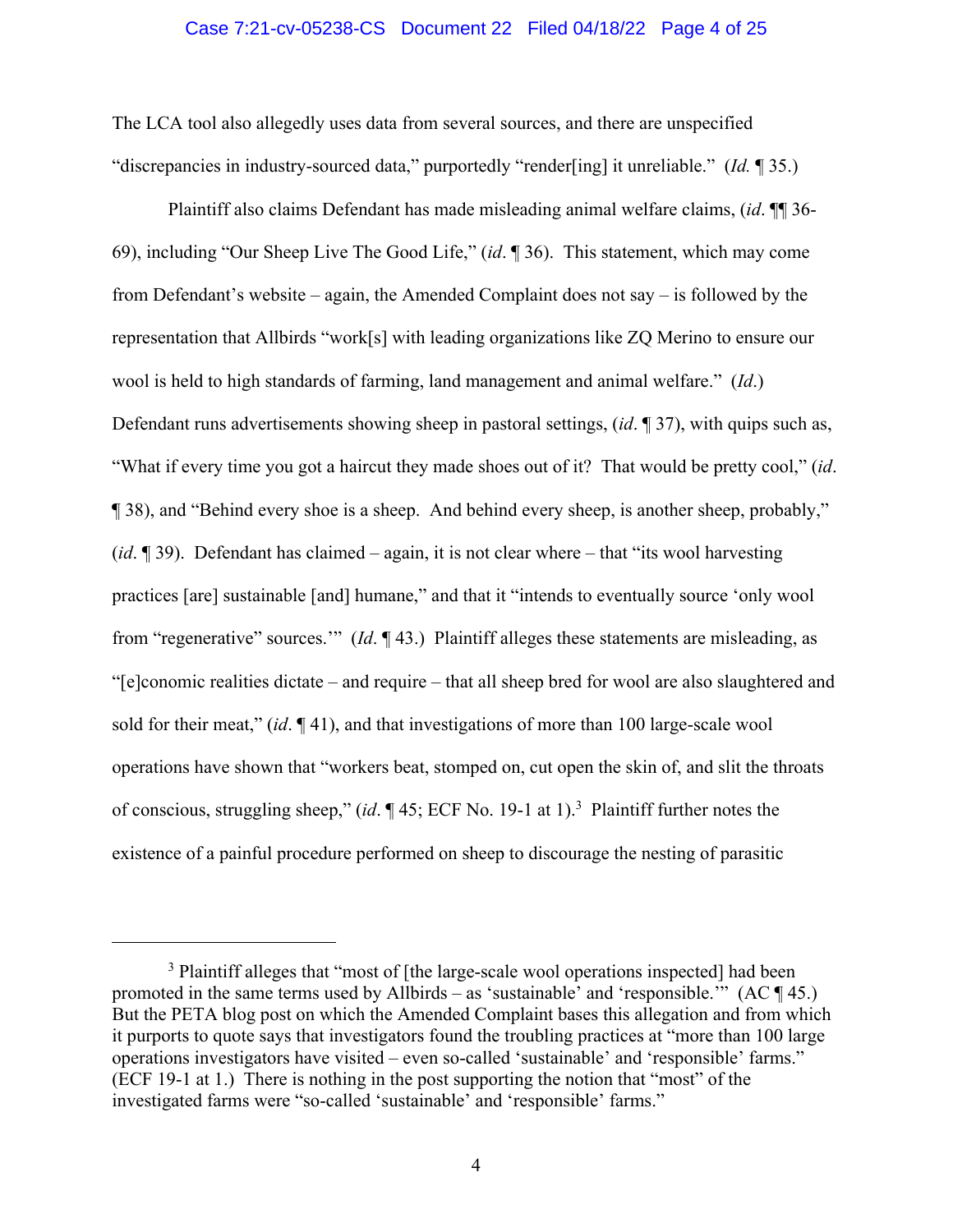#### Case 7:21-cv-05238-CS Document 22 Filed 04/18/22 Page 5 of 25

blowflies on their bodies, (*id. ¶¶* 47-52), and that sheep are often slaughtered for meat before they would have died naturally, (*id.* ¶¶ 54-57).

Additionally, Plaintiff alleges that Defendant "passes the buck about its wool production to ZQ Merino," (*id.* ¶ 60); that sheep cannot "live the good life" when individual care cannot be provided to sheep raised in large numbers, (*id.* ¶ 53); and that ZQ Merino's certification does not ensure that sheep "live the good life" because ZQ Merino audits farms only every three years, (*id.* ¶ 63), and its website states that its program "does not extend to certification beyond the farm gate, though we work with many long-term partners within the supply chain, who align with ZQ values and adhere to our Rules of Engagement agreement," (*id.* ¶ 64). This means, according to PETA, that "slaughter and transportation – during which much abuse occurs – are not necessarily covered under the ZQ certification." (*Id.* ¶ 65; ECF No. 19-1 at 2.) PETA also criticizes Defendant's statement that its use of discarded crab shells is "better for the planet," arguing that the shells come from an "inherently harmful industry" that endangers crabs and whales. (AC ¶¶ 68-69; ECF No. 19-1 at 2.)

According to Plaintiff, the value of the Product she purchased was materially less than its value as represented by Defendant, (AC ¶ 72), and Defendant sold more of the Product at a higher price than it would have "in the absence of this misconduct," (*id*. ¶ 73). Had Plaintiff known "the truth," she would have not bought the Product or would have paid less for it. (*Id.*   $\P$  74.)

#### В. **Procedural History**

Plaintiff filed the original complaint in this action on June 13, 2021, (ECF No. 1), and Defendant answered on July 17, 2021, (ECF No. 7). On the same date, Defendant requested a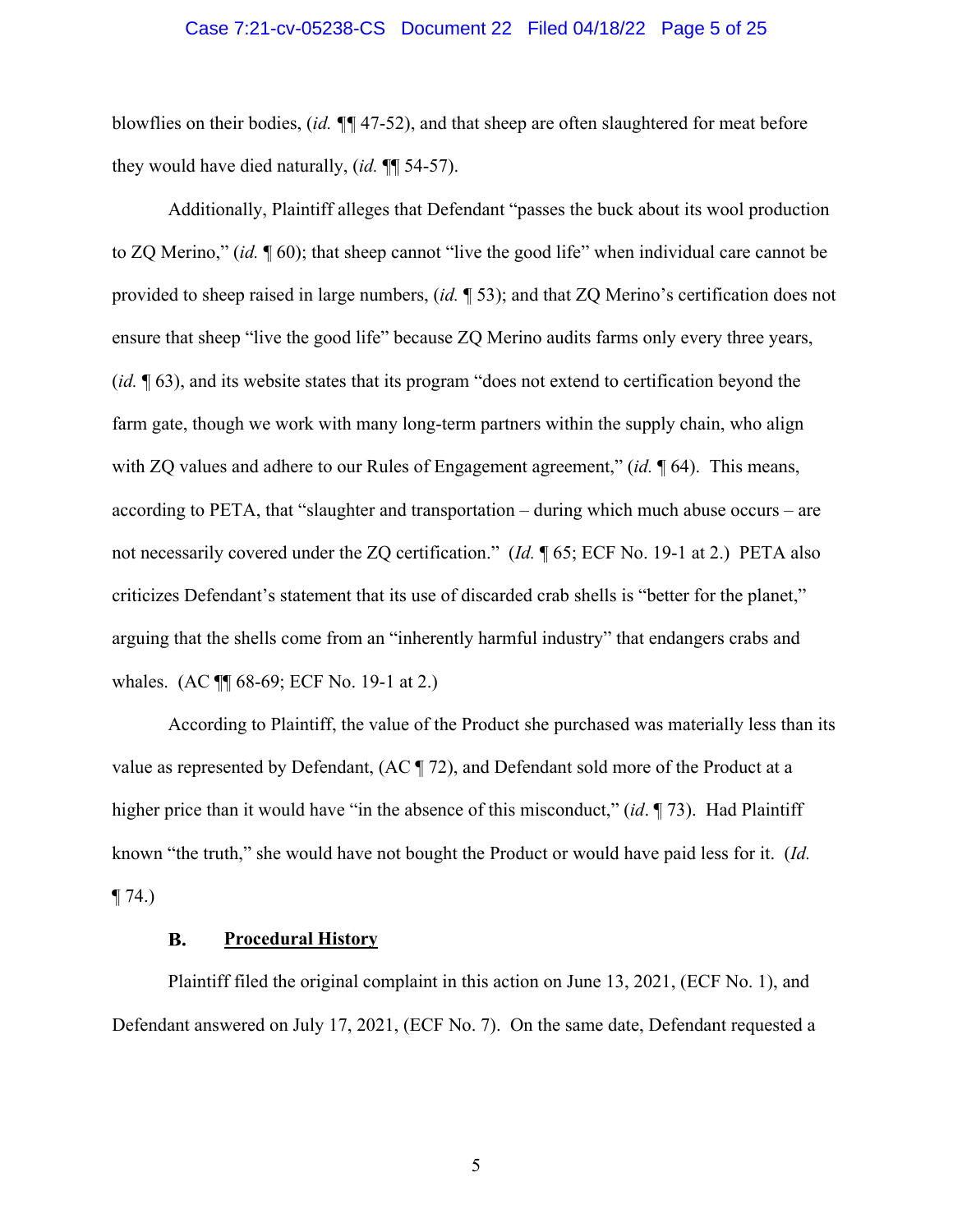#### Case 7:21-cv-05238-CS Document 22 Filed 04/18/22 Page 6 of 25

pre-motion conference in contemplation of a motion to dismiss. (ECF No. 8.)<sup>4</sup> At the premotion conference on August 11, 2021, the Court granted Plaintiff leave to amend the complaint. (*See* ECF No. 13 at 6:14-22.) Plaintiff filed the Amended Complaint on August 25, 2021. (AC.) The Amended Complaint seeks damages and injunctive relief for: (1) violations of Sections 349 and 350 of the New York General Business Law ("GBL"), which prohibit deceptive business practices and false advertising; (2) breach of express warranty; (3) fraud; and (4) unjust enrichment. (AC  $\P$  102-117.) Plaintiff seeks to represent a class of all persons residing in New York who have purchased the Product. (*Id.* ¶¶ 94-101.)<sup>5</sup>

### **II. LEGAL STANDARD**

"To survive a motion to dismiss, a complaint must contain sufficient factual matter, accepted as true, to 'state a claim to relief that is plausible on its face.'" *Ashcroft v. Iqbal*, 556 U.S. 662, 678 (2009) (quoting *Bell Atl. Corp. v. Twombly*, 550 U.S. 544, 570 (2007)). "A claim has facial plausibility when the plaintiff pleads factual content that allows the court to draw the reasonable inference that the defendant is liable for the misconduct alleged." *Id.* "While a complaint attacked by a Rule 12(b)(6) motion to dismiss does not need detailed factual allegations, a plaintiff's obligation to provide the grounds of his entitlement to relief requires more than labels and conclusions, and a formulaic recitation of the elements of a cause of action will not do." *Twombly*, 550 U.S. at 555 (cleaned up). While Federal Rule of Civil Procedure 8 "marks a notable and generous departure from the hypertechnical, code-pleading regime of a

<sup>&</sup>lt;sup>4</sup> Defendant explained in its pre-motion letter that it had concurrently answered and requested a pre-motion conference in connection with its anticipated motion to dismiss, in order to prevent what it described as Plaintiff's counsel's practice of dismissing in one jurisdiction and refiling in another in an effort to forum-shop. (ECF No. 8 at 1.)

 $<sup>5</sup>$  At the August 11, 2021 conference, I divested my interest as a class member. (ECF No.</sup> 13 at 2:16-23.)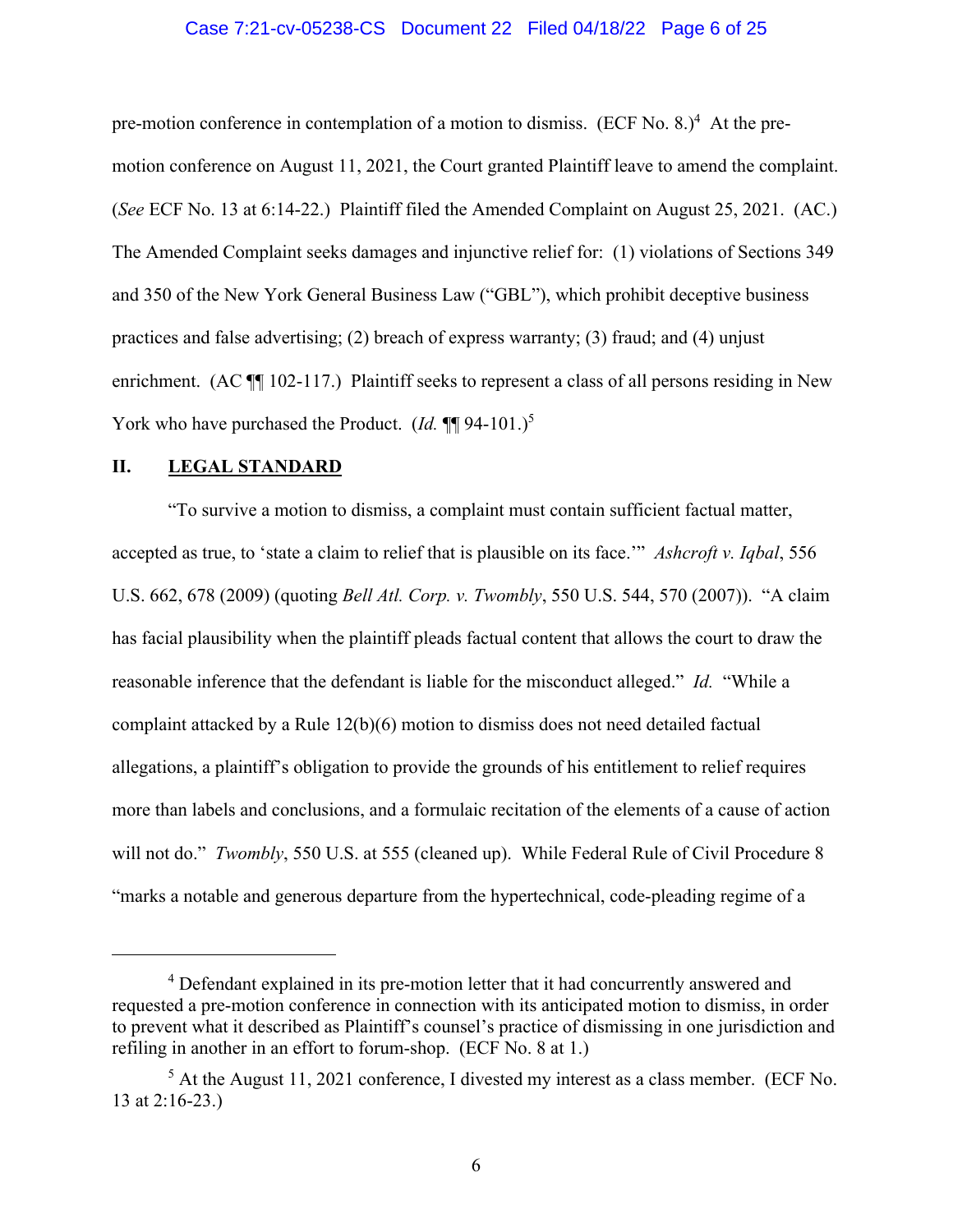#### Case 7:21-cv-05238-CS Document 22 Filed 04/18/22 Page 7 of 25

prior era, . . . it does not unlock the doors of discovery for a plaintiff armed with nothing more than conclusions." *Iqbal*, 556 U.S. at 678-79.

In considering whether a complaint states a claim upon which relief can be granted, the court "begin[s] by identifying pleadings that, because they are no more than conclusions, are not entitled to the assumption of truth," and then determines whether the remaining well-pleaded factual allegations, accepted as true, "plausibly give rise to an entitlement to relief." *Id.* at 679. Deciding whether a complaint states a plausible claim for relief is "a context-specific task that requires the reviewing court to draw on its judicial experience and common sense." *Id.* "[W]here the well-pleaded facts do not permit the court to infer more than the mere possibility of misconduct, the complaint has alleged – but it has not 'shown' – 'that the pleader is entitled to relief." *Id.* (cleaned up) (quoting Fed. R. Civ. P. 8(a)(2)).

When deciding a motion to dismiss under Rule 12(b)(6):

a district court may consider the facts alleged in the complaint, documents attached to the complaint as exhibits, and documents incorporated by reference in the complaint. Where a document is not incorporated by reference, the court may nevertheless consider it where the complaint relies heavily upon its terms and effect, thereby rendering the document integral to the complaint. For a document to be considered integral to the complaint, the plaintiff must rely on the terms and effect of a document in drafting the complaint; mere notice or possession is not enough. And even if a document is integral to the complaint, it must be clear on the record that no dispute exists regarding the authenticity or accuracy of the document, and it must be clear that there exist no material disputed issues of fact regarding the relevance of the document.

*United States of America ex rel. Foreman v. AECOM*, 19 F.4th 85, 106 (2d Cir. 2021) (cleaned up), *petition for cert. filed*, No. 21-1314 (Apr. 1, 2022). A court may also consider matters "of which judicial notice may be taken under Fed. R. Evid. 201." *Kramer v. Time Warner, Inc.*, 937 F.2d 767, 773 (2d Cir.1991). This includes information on a party's publicly available website, as long as the authenticity of the site is not in dispute, but such information may be considered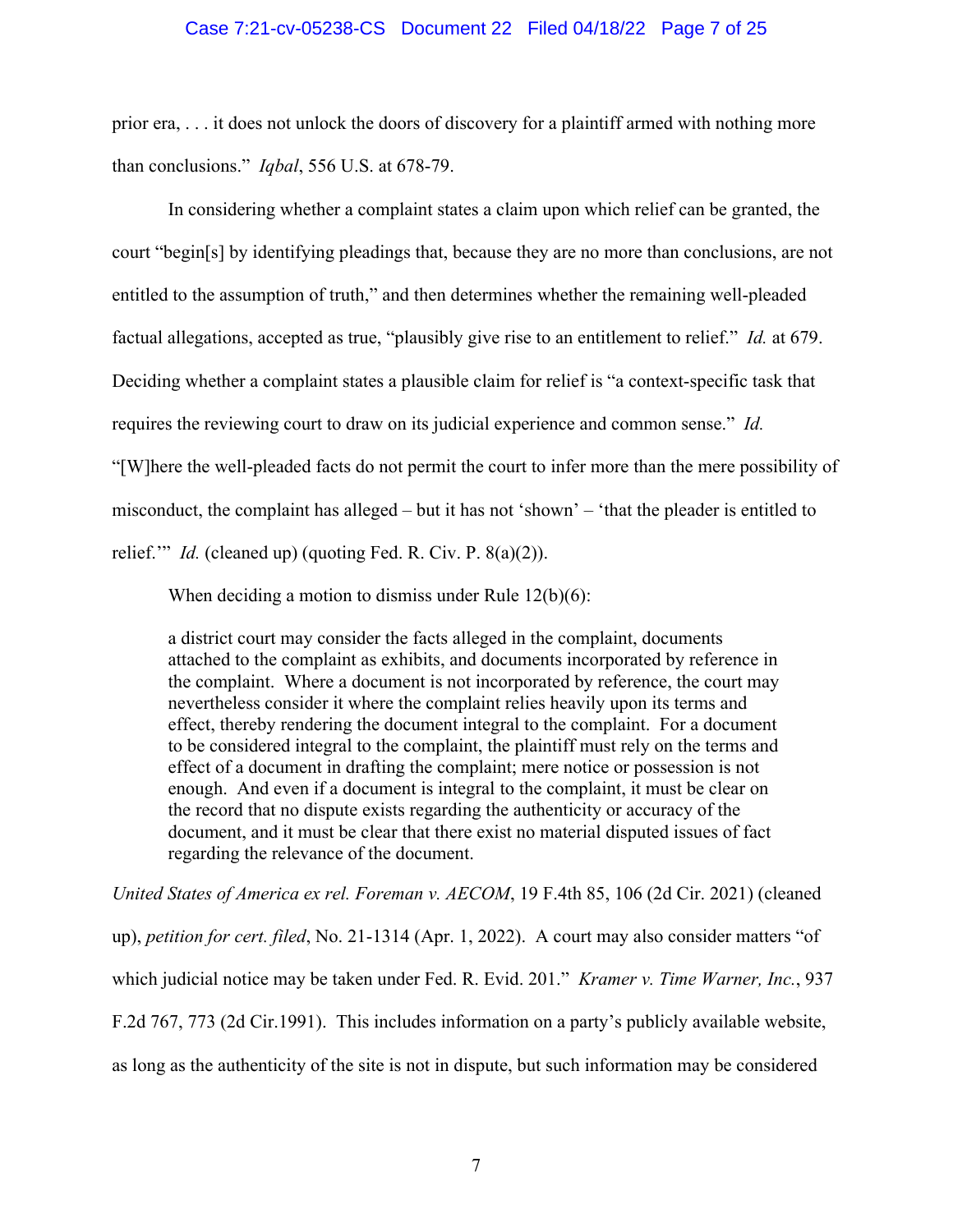#### Case 7:21-cv-05238-CS Document 22 Filed 04/18/22 Page 8 of 25

only for the fact that it was said, not for its truth. *Cotiviti, Inc. v. McDonald*, No. 19-CV-6559, 2021 WL 2784529, at \*6 (S.D.N.Y. July 2, 2021).

Defendant supplied, as attachments to the Declaration of Steven A. Zalesin in Support of Defendant Allbirds' Motion to Dismiss, (ECF No. 19), a PETA publication, (ECF No. 19-1), and a document from Defendant's website detailing the methodology Defendant uses to calculate the Product's carbon footprint, (ECF No. 19-8).<sup>6</sup> I will consider the PETA publication because it is integral to the complaint, in that it forms the factual basis for most of the allegations in the Amended Complaint. Further, Plaintiff does not dispute her reliance on the publication, its authenticity or its relevance. I also consider the methodology document, the authenticity of which Plaintiff does not dispute, but only for the fact of its contents, not their truth. I am not considering the remaining exhibits Defendant provided. (*See* ECF Nos. 19-2 through 19-7, 19- 9.)

#### **III. DISCUSSION**

#### **New York General Business Law Claims**   $\mathbf{A}$ .

Plaintiff's first cause of action arises under GBL §§ 349 and 350. Section 349 prohibits "[d]eceptive acts or practices in the conduct of any business, trade, or commerce," and Section 350 prohibits "[f]alse advertising in the conduct of any business, trade or commerce." N.Y. Gen. Bus. Law §§ 349(a), 350. To state a claim under either section, Plaintiff must show "first, that the challenged act or practice was consumer-oriented; second, that it was misleading in a material way; and third, that the plaintiff suffered injury as a result of the deceptive act."

<sup>&</sup>lt;sup>6</sup> Citations to ECF No. 19-8 refer to the page numbers generated by the Court's electronic filing system.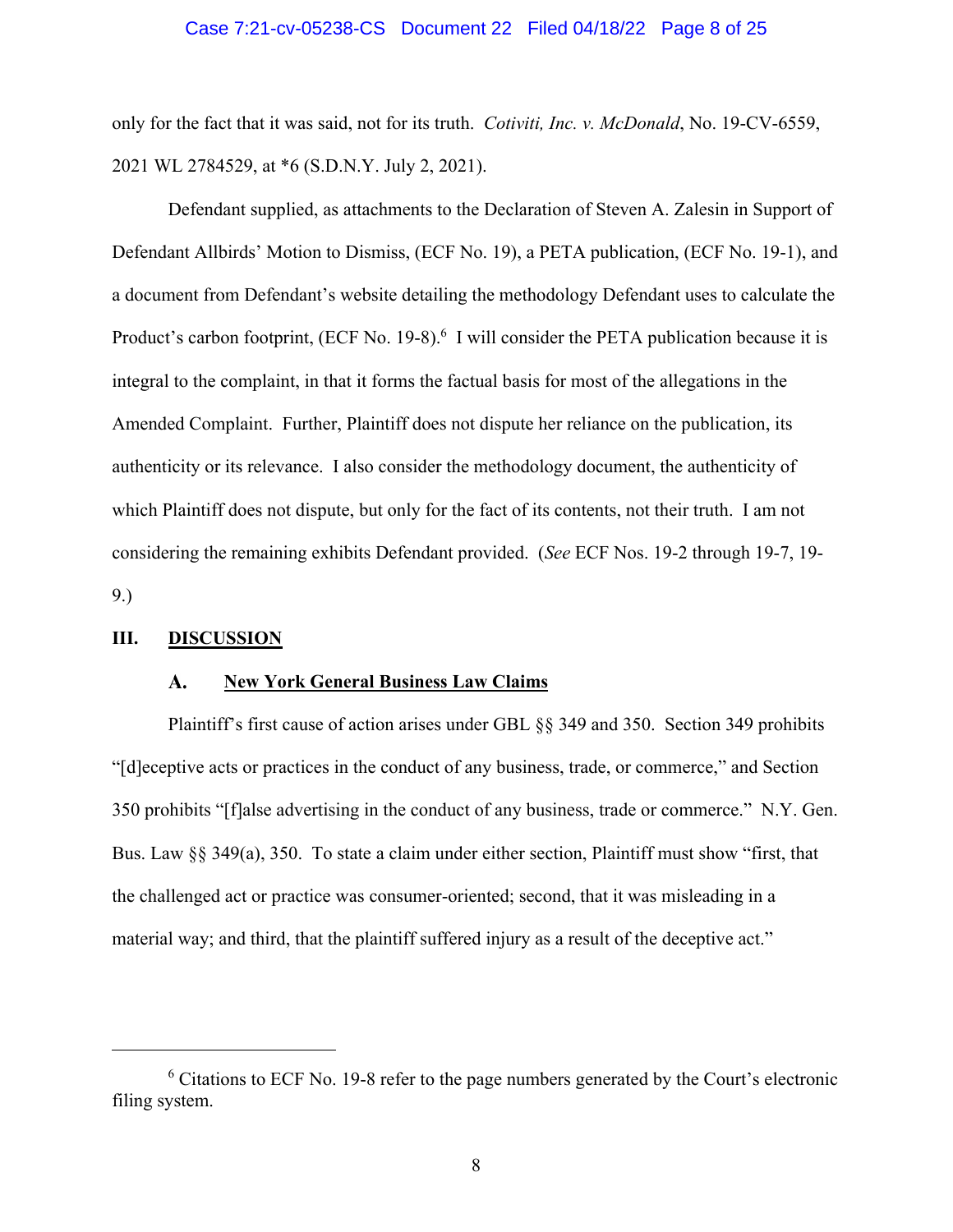## Case 7:21-cv-05238-CS Document 22 Filed 04/18/22 Page 9 of 25

*Izquierdo v. Mondelez Int'l, Inc.*, No. 16-CV-4697, 2016 WL 6459832, at \*6 (S.D.N.Y. Oct. 26, 2016) (cleaned up); *see Orlander v. Staples, Inc.*, 802 F.3d 289, 300 (2d Cir. 2015).

"A defendant engages in 'consumer-oriented' activity if [the company's] actions cause any 'consumer injury or harm to the public interest.'" *New York v. Feldman*, 210 F. Supp. 2d 294, 301 (S.D.N.Y. 2002) (quoting *Securitron Magnalock Corp. v. Schnabolk*, 65 F.3d 256, 264 (2d Cir. 1995)). This requirement is liberally construed, *id*., and "may be satisfied by showing that the conduct at issue potentially affects similarly situated consumers," *Wilson v. Nw. Mut. Ins. Co*., 625 F.3d 54, 64 (2d Cir. 2010) (cleaned up). Defendant does not contest that its alleged conduct was consumer-oriented. Plaintiff alleges that Defendant is responsible for "manufactur[ing], market[ing], label[ing], and sell[ing]" the Product, which it sells through its website, brick-and-mortar stores, and third-party sellers, (AC  $\P$ [1,85), and these allegations suffice to satisfy the first element of Plaintiff's GBL claim, *Brown v. Kerry Inc*., No. 20-CV-9730, 2021 WL 5446007, at \*3 (S.D.N.Y. Nov. 22, 2021), *report and recommendation adopted*, 2022 WL 669880 (S.D.N.Y. Mar. 7, 2022); *see Evergreen E. Coop. v. Bottomley Evergreens & Farms, Inc.*, No. 20-CV-184, 2021 WL 1163799, at \*3 (S.D.N.Y. Mar. 26, 2021) (labeling of product for retail sale "plainly consumer-oriented"), *appeal docketed*, No. 21-2827 (2d Cir. Nov. 21, 2021)*.*

New York courts apply an objective standard in determining whether acts or practices are materially deceptive or misleading: whether the alleged act is "likely to mislead a reasonable consumer acting reasonably under the circumstances." *Himmelstein, McConnell, Gribben, Donoghue & Joseph, LLP v. Matthew Bender & Co.*, 37 N.Y.3d 169, 178 (2021) (cleaned up); *see Cohen v. JP Morgan Chase & Co.*, 498 F.3d 111, 126 (2d Cir. 2007). To survive a motion to dismiss, a plaintiff "must do more than plausibly allege that a label might conceivably be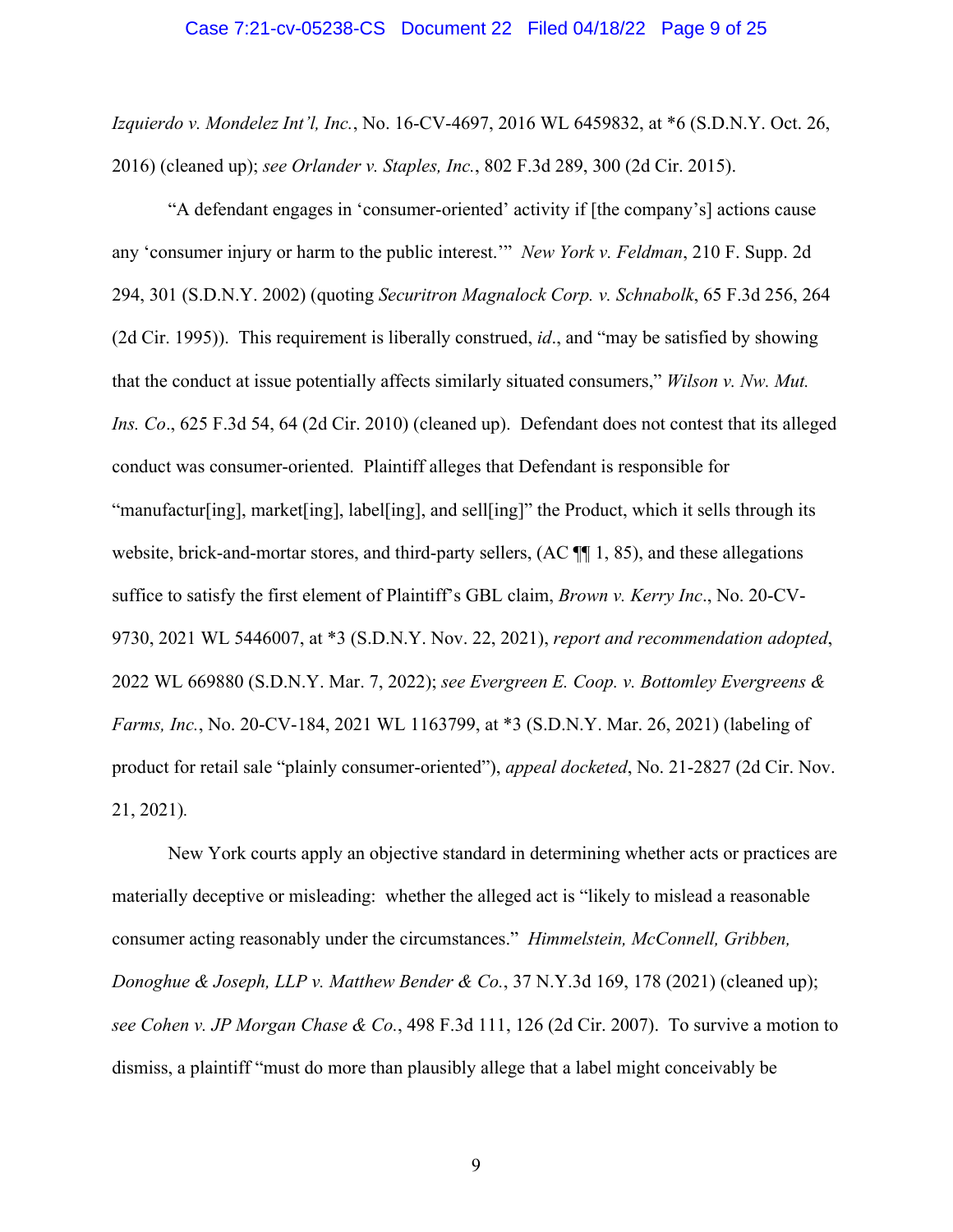#### Case 7:21-cv-05238-CS Document 22 Filed 04/18/22 Page 10 of 25

misunderstood by some few consumers." *Sarr v. BEF Foods, Inc.*, No. 18-CV-6409, 2020 WL 729883, at \*3 (E.D.N.Y. Feb. 13, 2020) (cleaned up). Rather, a plaintiff must "plausibly allege that a significant portion of the general consuming public or of targeted customers, acting reasonably in the circumstances, could be misled." *Id.* (cleaned up). "Although the question of whether a business practice or advertisement is misleading to a reasonable consumer is generally a question of fact, it is 'well settled that a court may determine as a matter of law that an allegedly deceptive [practice] would not have misled a reasonable consumer.'" *Wynn v. Topco Assocs., LLC*, No. 19-CV-11104, 2021 WL 168541, at \*2 (S.D.N.Y. Jan. 19, 2021) (quoting *Fink v. Time Warner Cable*, 714 F.3d 739, 741 (2d Cir. 2013) (*per curiam*)).

Plaintiff's allegations in support of her GBL claims are that Defendant markets the Product using false, deceptive, and misleading statements about environmental impact and animal welfare. (AC ¶¶ 5-74.) She fails to plausibly allege, however, that the statements to which she points are materially misleading.

#### **1. Environmental Impact Claims**

As to the allegedly misleading environmental impact claims, Plaintiff takes issue with Defendant's use of the LCA tool and the Higg MSI, which inform its calculation of the Product's carbon footprint. (*Id.* ¶¶ 8-19.) Plaintiff relies on a publication from PETA that states that the LCA tool "currently only measures the carbon footprint of each product, meaning that it doesn't assess any other environmental impact of wool production, including on water, eutrophication, or land occupation." (*Id.* 122; ECF No. 19-1 at 2.) But this is a criticism of the tool's methodology, not a description of a false, deceptive, or misleading statement about the Product.<sup>7</sup>

 $<sup>7</sup>$  Further, Plaintiff's allegation that the LCA tool purportedly is unreliable because it</sup> "uses data from several sources, and there are discrepancies in industry-sourced data," (AC ¶ 35;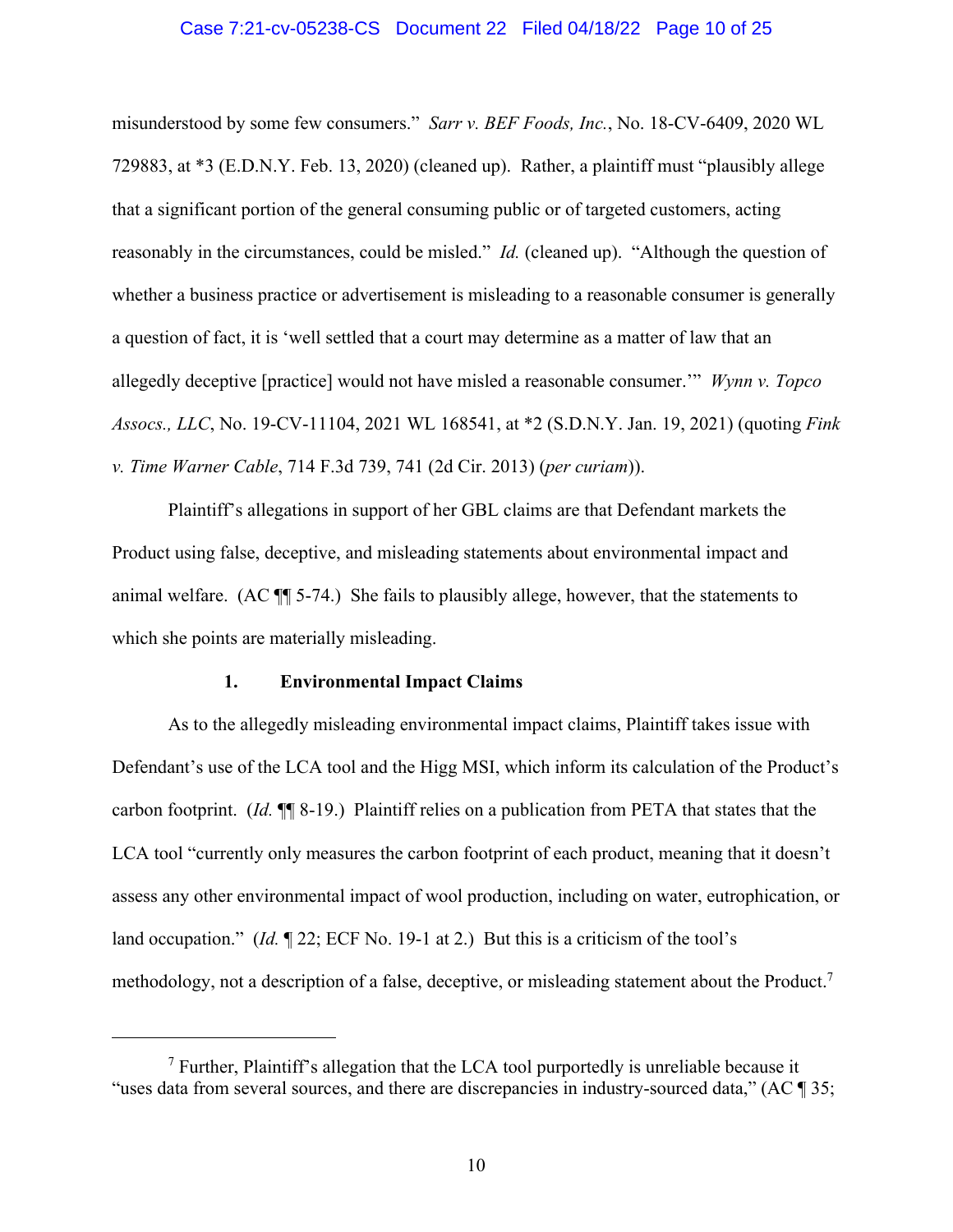### Case 7:21-cv-05238-CS Document 22 Filed 04/18/22 Page 11 of 25

Plaintiff does not allege that the calculations Defendant provides are wrong or that Defendant falsely describes the way it undertakes those calculations. That Plaintiff and PETA believe that Defendant should use a different method of measuring the Product's carbon footprint, (*see* AC ¶¶ 17-19, 21-22; ECF No. 19-1 at 2), does not plausibly suggest that what Defendant in fact says is materially misleading. "[T]he alleged inadequacy of the standards imposed is not enough to render the statements actionable." *Lee v. Can. Goose US, Inc*., No. 20-CV-9809, 2021 WL 2665955, at \*6 (S.D.N.Y. June 29, 2021) (dismissing analogous claim under District of Columbia law because although plaintiff "argues that [defendant's] compliance, regulation, and licensing are insufficient and unsatisfactory by some accounts," plaintiff did not allege defendant's statements regarding them were inaccurate).

Plaintiff does not allege that a reasonable consumer would expect Defendant to use another method of calculation or would be misled by Defendant's use of the LCA tool or the Higg MSI. In advertising the Product's carbon footprint calculations, Defendant describes the exact components of the calculation, (AC ¶ 13), and Plaintiff provides no facts suggesting that Defendant is not calculating the carbon footprint as advertised. Indeed, Defendant on its website provides consumers with details regarding the LCA tool's methodology and the categories used in its calculation, (*see generally* ECF No. 19-8), never indicating that it includes methane emissions from land occupation or eutrophication,<sup>8</sup> or that it accounts for the entire life-cycle of

ECF No. 19-1 at 2), is too vague to plausibly suggest a material misrepresentation. The Amended Complaint contains no facts regarding what the discrepancies are or how they render the tool unreliable. "New York courts routinely dismiss GBL claims where the allegations are insufficiently specific to establish a deceptive practice." *Canestaro v. Raymour & Flanigan Furniture Co.*, 984 N.Y.S.2d 630 (Table), 2013 WL 6985415, at \*2 (Sup. Ct. 2013).

<sup>&</sup>lt;sup>8</sup> Defendant states that it does include methane emissions from the four categories in its calculations (materials, manufacturing, use and end of life) by converting them to carbon dioxide equivalents, (ECF No. 19-8 at 3), and Plaintiff nowhere alleges that it does not do so.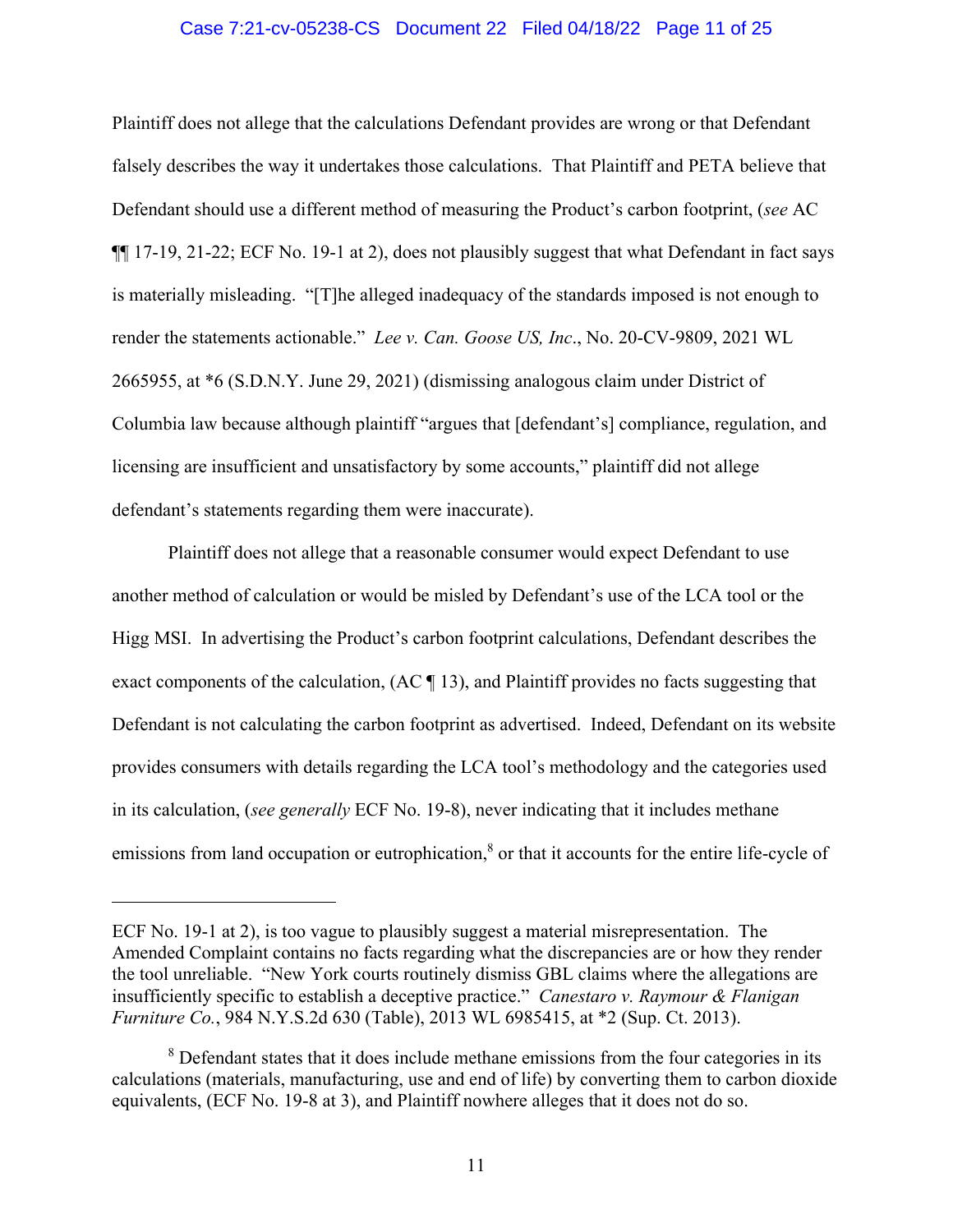### Case 7:21-cv-05238-CS Document 22 Filed 04/18/22 Page 12 of 25

wool production. Defendant does not mislead the reasonable consumer because it makes clear what *is* included in the carbon footprint calculation, and does not suggest that any factors are included that really are not. Further, as Defendant argues, (D's Mem. at 13-14), Plaintiff does not allege that a reasonable consumer would expect a carbon footprint calculation for a shoe manufacturer to include non-atmospheric inputs, such as land occupation and eutrophication, or to include carbon generated from the production of raw materials before they come into the manufacturer's hands. In short, I agree with Defendant, (*id.* at 14), that it is not plausible that a consumer would be misled into thinking that Defendant undertook its carbon-footprint calculation in any manner other than the one it describes in its literature, and Plaintiff has not suggested that Defendant does not in fact do it in that manner. *See Gomez-Jimenez v. N.Y. L. Sch.*, 956 N.Y.S.2d 54, 59 (App. Div. 2012) ("[A] party does not violate GBL 349 by simply publishing truthful information and allowing consumers to make their own assumptions about the nature of the information.").

Nor does Plaintiff sufficiently allege that Defendant materially misleads a reasonable consumer by relying on the Higg MSI to calculate the CO2e of its materials. That the Higg MSI's calculation does not go beyond raw materials, and that the number would be higher if it included "the entire lifecycle of wool production," (AC ¶ 34), is, again, simply a critique of its methodology. "That the relevant standards may . . . be . . . inadequate does not render [Defendant's] representations as to compliance [with those standards] false or misleading." *Lee*, 2021 WL 2665955, at \*6. There may well be room for improvement in the Higg MSI, (*see* AC ¶ 21), but that does not suggest that reliance on the current standard is deceptive. Defendant discloses its reliance on the Higg MSI as its data source for measuring the CO2e of its materials, (ECF No. 19-8 at 5), and Plaintiff provides no facts suggesting that a reasonable consumer would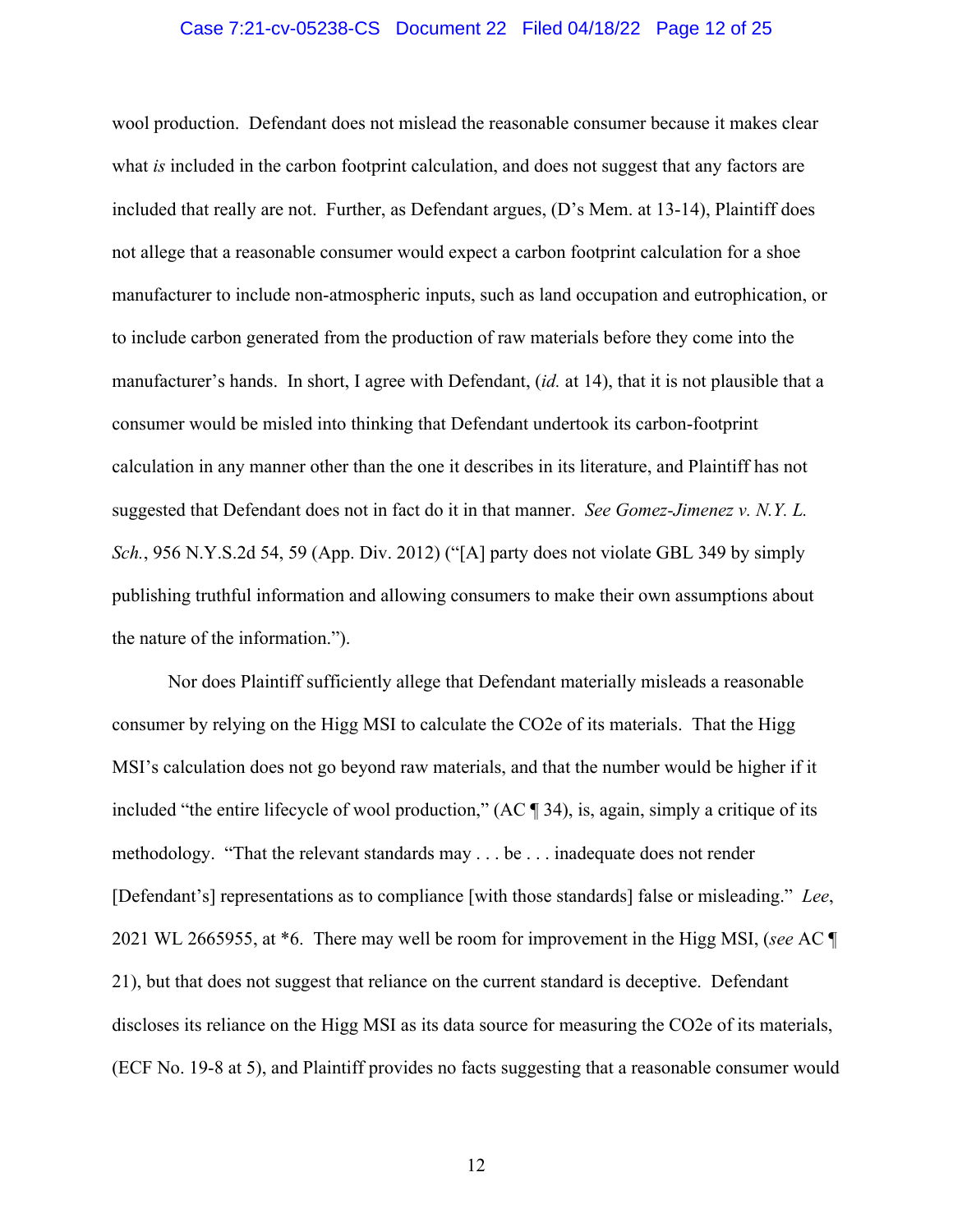#### Case 7:21-cv-05238-CS Document 22 Filed 04/18/22 Page 13 of 25

understand a calculation of a material's CO2e to include the CO2e generated before the material came into existence or otherwise expect that a more expansive standard be used. *Cf. Gedalia v. Whole Foods Mkt. Servs., Inc*., 53 F. Supp. 3d 943, 955 (S.D. Tex. 2014) (plaintiffs' claims fail under California's "reasonable consumer" standard because they "offer no reason that the reasonable consumer would assume 365 Brands organic products are any more organic than what organic certifying agencies require").

Plaintiff also argues that Defendant improperly omitted information relating to the environmental impact of the wool industry's methane emissions, land occupation, and eutrophication. "[A] plaintiff can only state a claim for omission under the GBL where the business alone possesses material information that is relevant to the consumer and fails to provide this information." *Gordon v. Target Corp*., No. 20-CV-9589, 2022 WL 836773, at \*10 (S.D.N.Y. Mar. 18, 2022) (cleaned up); *see Yodice v. Touro Coll. & Univ. Sys*., No. 21-CV-2026, 2021 WL 5140058, at \*5 (S.D.N.Y. Nov. 4, 2021). Defendant clearly did not alone possess the allegedly omitted information, given that Plaintiff cites to environmental researchers, PETA, the 2017 Pulse of the Fashion Industry Report, "industry sources," and the United Kingdom's House of Commons Environmental Audit Committee as discussing the environmental impact of the wool industry and sheep farming. (*See* AC ¶¶ 19, 22-23, 25, 27); *see Gordon*, 2022 WL 836773, at \*11 (plaintiff failed to plausibly allege that defendant improperly omitted information because, according to plaintiff, health experts had been publishing it for years). Plaintiff's belief that "the onus is on Defendant" to not omit this information because "[r]easonable consumers are not likely to know of eutrophication and methane emissions from sheep," (P's Opp. at 10), is insufficient to show Defendant materially misled reasonable consumers, *see Gordon*, 2022 WL 836773, at \*11. There is no obligation under GBL § 349 or § 350 to provide whatever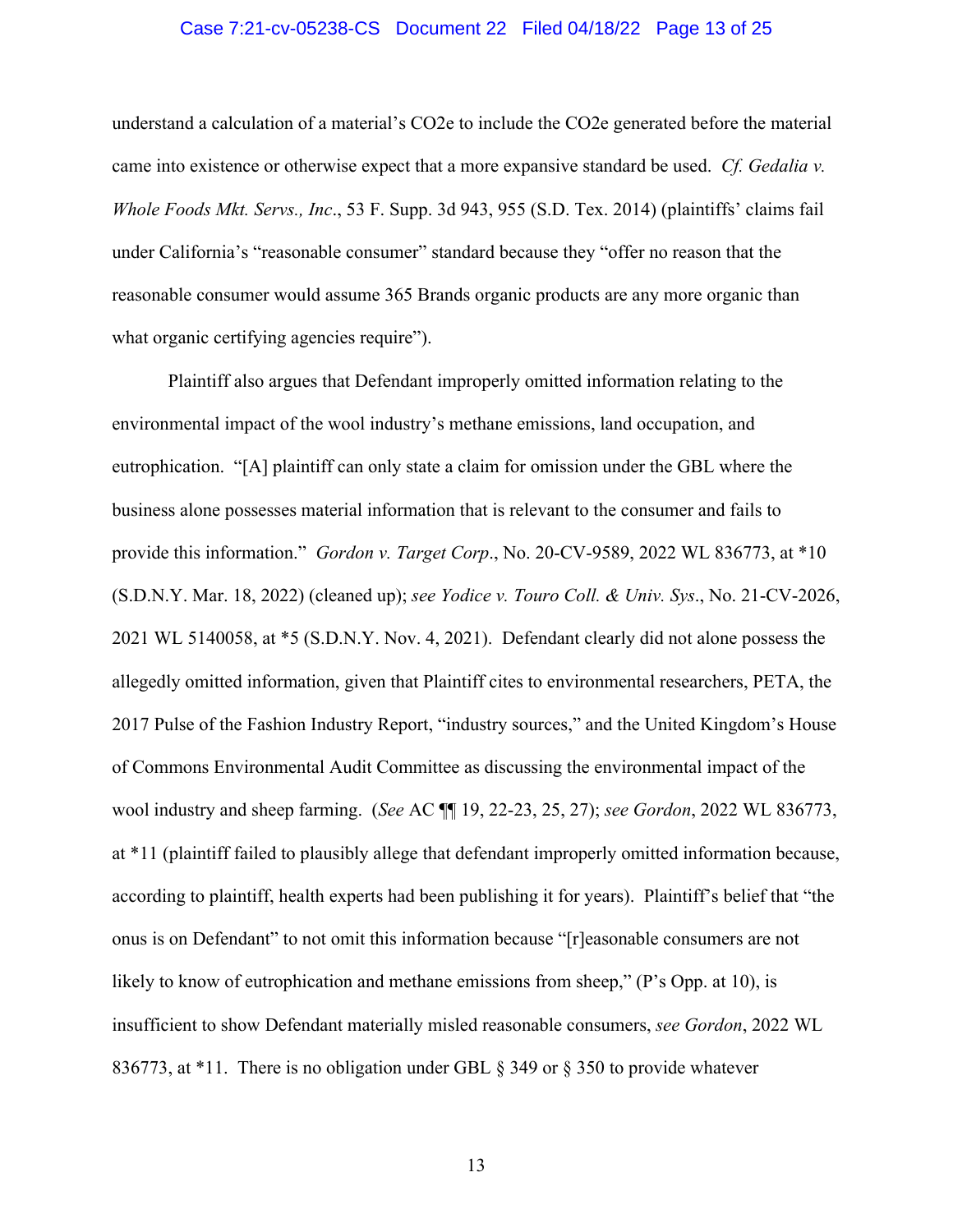#### Case 7:21-cv-05238-CS Document 22 Filed 04/18/22 Page 14 of 25

information a consumer might like to know. *See Oswego Laborers' Loc. 214 Pension Fund v. Marine Midland Bank, N.A.*, 85 N.Y.2d 20, 26 (1995) ("In the case of omissions in particular ... [§ 349] surely does not require businesses to ascertain consumers' individual needs and guarantee that each consumer has all relevant information specific to its situation."). Further, Defendant's literature states that the "materials" component of its carbon-footprint calculation consists of the CO2e from the production, extraction, processing, and packaging of raw materials. (ECF No. 19-8 at 3.) Plaintiff provides no basis to find it plausible that a reasonable consumer would expect that calculation to include non-atmospheric effects or effects from the farming that precedes the production of the raw materials.

#### **2. Animal Welfare Claims**

Plaintiff takes issue with Defendant's marketing scheme that involves depictions of "happy" sheep in "pastoral settings," alleging that they rest on "empty welfare policies that do little to stop animal suffering." (AC  $\P$  37, 40.) But Plaintiff fails to identify any misstatement in any advertisement that would deceive consumers. She points to two advertisements that show sheep in a field, one of which says, "What if every time you got a haircut they made shoes out of it? That would be pretty cool," and the other of which says, "Behind every shoe is a sheep. And behind every sheep, is another sheep, probably." (AC ¶¶ 38-39.) These ads, which are obviously intended to be humorous, make no representations at all. As Plaintiff concedes, (P's Opp. at 5), Defendant nowhere describes the sheep as "happy." Instead, Plaintiff criticizes the sheep industry and wool harvesting practices as a whole, (AC ¶¶ 41-42, 45-57), which does "not satisfy Plaintiff's burden to allege that a specific advertisement or statement by Defendant would mislead a reasonable consumer as to the Product." *Gordon*, 2022 WL 836773, at \*10.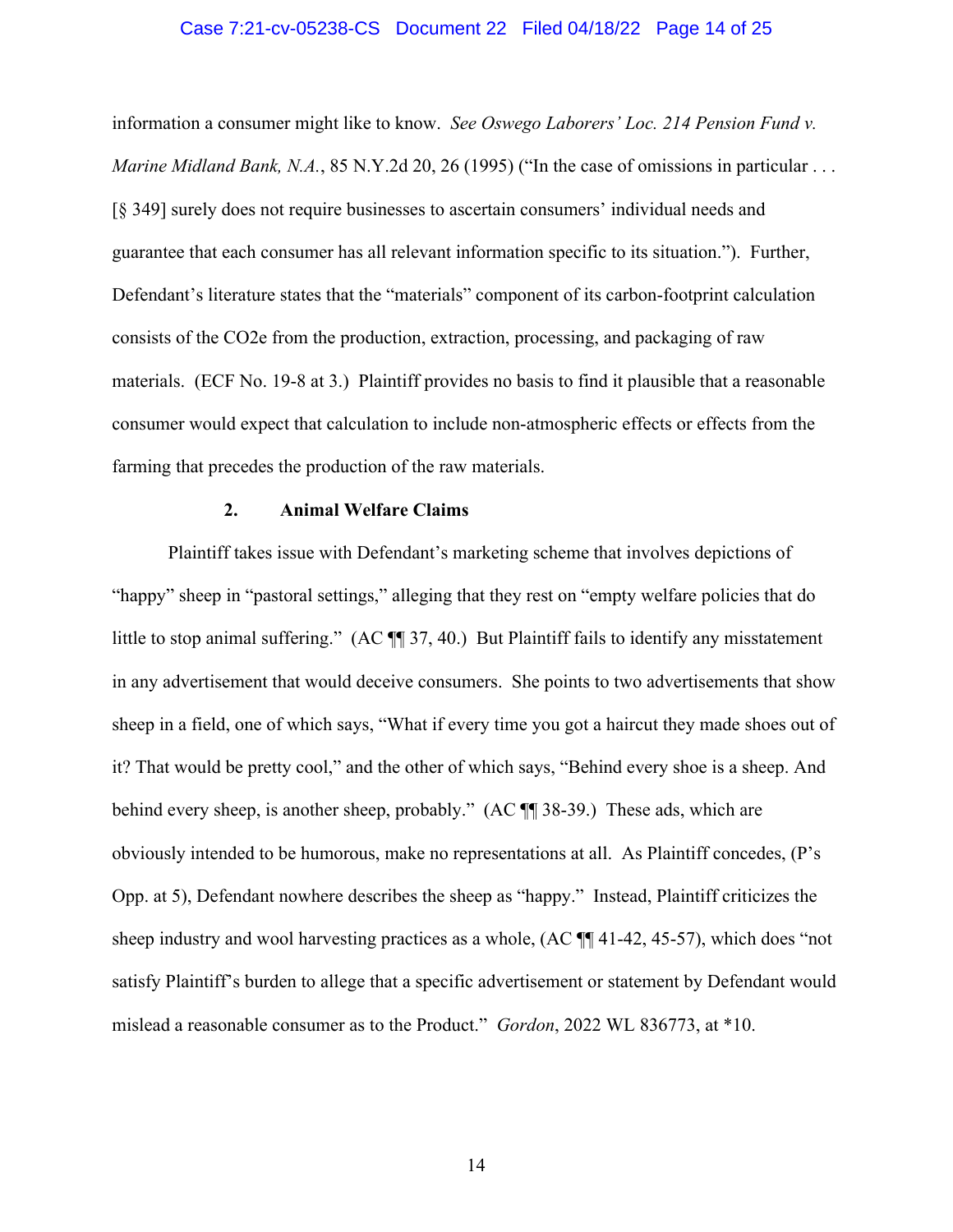## Case 7:21-cv-05238-CS Document 22 Filed 04/18/22 Page 15 of 25

Plaintiff also states that Defendant "has claimed that its wool harvesting practices is [*sic*] sustainable, humane and that it intends to eventually source 'only wool from "regenerative" sources."  $(AC \parallel 43.)^9$  Plaintiff contends this statement is misleading, based on a PETA publication that found cruelty to sheep at over 100 large-scale operations. (*Id*. ¶ 45; *see* ECF No. 19-1 at 1.) But Plaintiff pleads nothing related to the wool used by Defendant. Rather, "Plaintiff seems to take issue with the [wool] industry as a whole." *Gordon*, 2022 WL 836773, at \*10. The underlying evidence on which Plaintiff relies – the PETA posting – does not describe any animal cruelty specific to Defendant or its products, and "allegations that the [wool] industry as a whole deceives consumers do not satisfy Plaintiff's burden to allege that a specific advertisement or statement by Defendant would mislead a reasonable consumer as to the Product." *Id.*; *see Podpeskar v. Dannon Co., Inc*., No. 16-CV-8478, 2017 WL 6001845, at \*4 (S.D.N.Y. Dec. 3, 2017) (claim dismissed where plaintiff alleged little about defendant's specific practices; "[r]ather, her argument is predicated on her own speculation that if the cows that produced the milk that [the defendant] used to make its [product] ate food with GMOs or were fed antibiotics, that their milk is necessarily not natural, nor is the yogurt that is made from it").

<sup>&</sup>lt;sup>9</sup> Plaintiff challenges this alleged statement as concealing that Defendant's sheep are not treated humanely. (AC ¶ 46-67.) She does not address the sustainability of Defendant's wool harvesting (except as discussed in the previous section) and does not allege that Defendant did not in fact intend to eventually source its wool as described. I therefore limit my discussion to the allegation of inhumane treatment.

Plaintiff does allege that "PETA also noted that Allbirds' 'use of discarded crab shells as 'better for the planet,' is false, deceptive, and misleading," (*id.* ¶ 68), because the crab industry is "inherently harmful," (*id.* ¶ 69). The "inherent harm" comes from endangered whales being caught in crab fishing gear and the effects of climate change on crab populations. (*Id.*) These general, industry-wide criticisms of the crab business do not begin to suggest that Defendant recycling the shells is not better for the planet than leaving them as trash.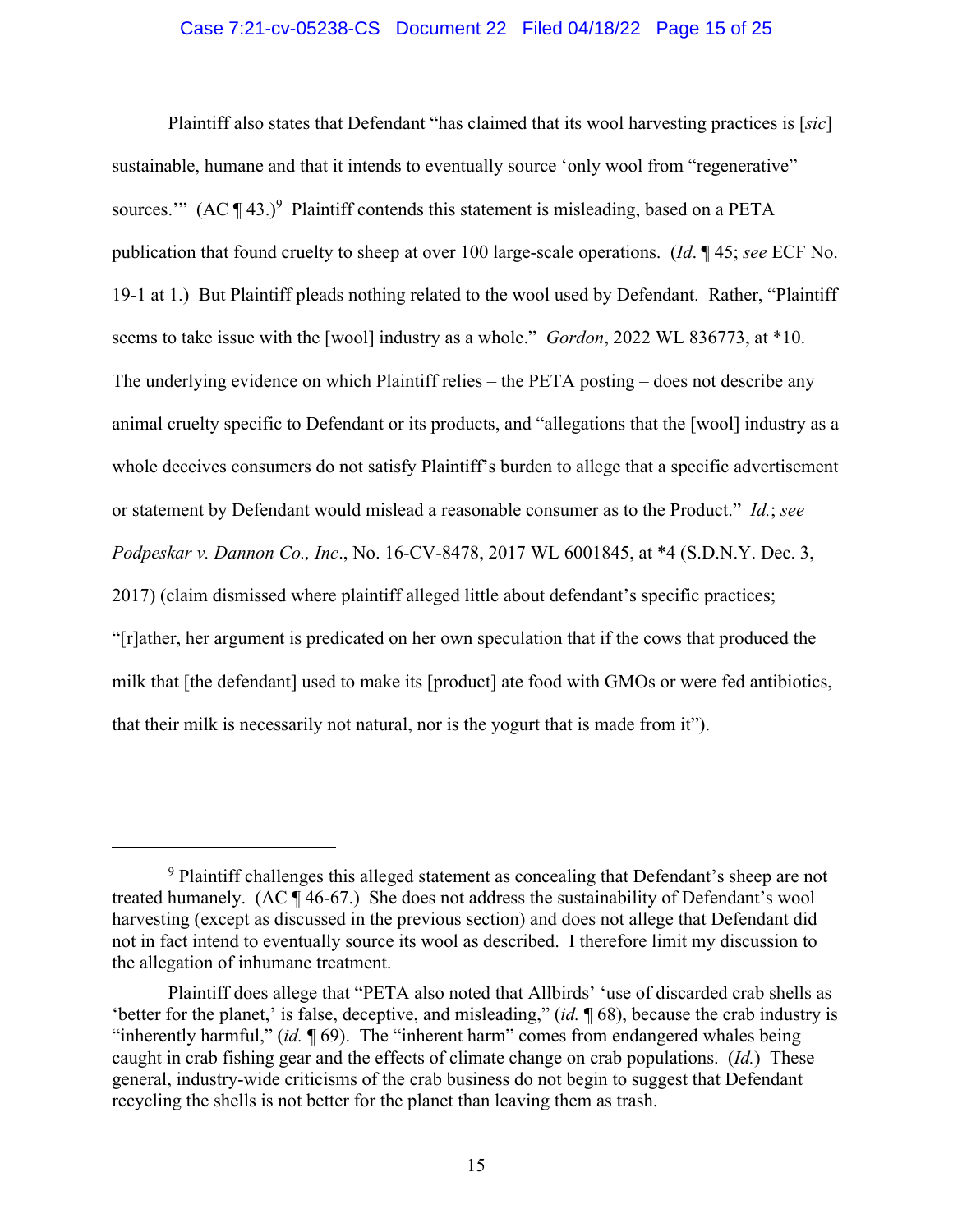### Case 7:21-cv-05238-CS Document 22 Filed 04/18/22 Page 16 of 25

The allegations here differ from those in *Lee*, where the plaintiff took issue with claims of "ethical, responsible, and sustainable" sourcing of fur used in winter coats. 2021 WL 2665955, at \*2.10 The *Lee* court found that "[t]hough the allegations [were] thin," the plaintiff had plausibly pleaded that the defendant's statements were misleading to reasonable consumers because, although plaintiff did not explicitly allege that the defendant sourced fur using the problematic methods plaintiff described, the plaintiff did allege that these methods were "used in all Canadian provinces and across the U.S." – from which the defendant sourced its fur – and were "widely used in the U.S. and Canada, including by trappers who abide by the standards cited by" the defendant. *Id.* at \*7. Respectfully, I am not sure I would have reached the same conclusion, but in any event, no similar allegations, narrowing Defendant's sourcing to regions or companies highly likely to use inhumane methods, appear here. There are no facts to suggest that the 100 farms at which PETA found troubling practices included ZQ Merino's facilities or those of any other farmers with which Defendant may work.

While Plaintiff does specifically criticize ZQ Merino, Defendant's certified wool supplier, (AC ¶¶ 53, 60-67), none of her criticisms plausibly suggest that the sheep from which ZQ Merino gets its wool are treated cruelly. Plaintiff alleges that sheep at ZQ-certified farms do not receive individual care, (AC ¶ 53), but no reasonable consumer would expect farm animals to receive such care, and in any event the lack of individual care hardly shows inhumane treatment. Plaintiff further criticizes the methodology ZQ Merino uses to certify its wool, noting that it does not audit its supplying farms as frequently as PETA would like, (*id. ¶* 63), does not post its

<sup>10</sup> Despite drawing similarities between the facts in *Lee* and this case in her pre-motion letter, (*see* ECF No. 11 at 1-2), Plaintiff now appears to agree with Defendant that "the representations made by Defendant [here] are different than those made by [the defendant in *Lee*]." (P's Opp. at 9.)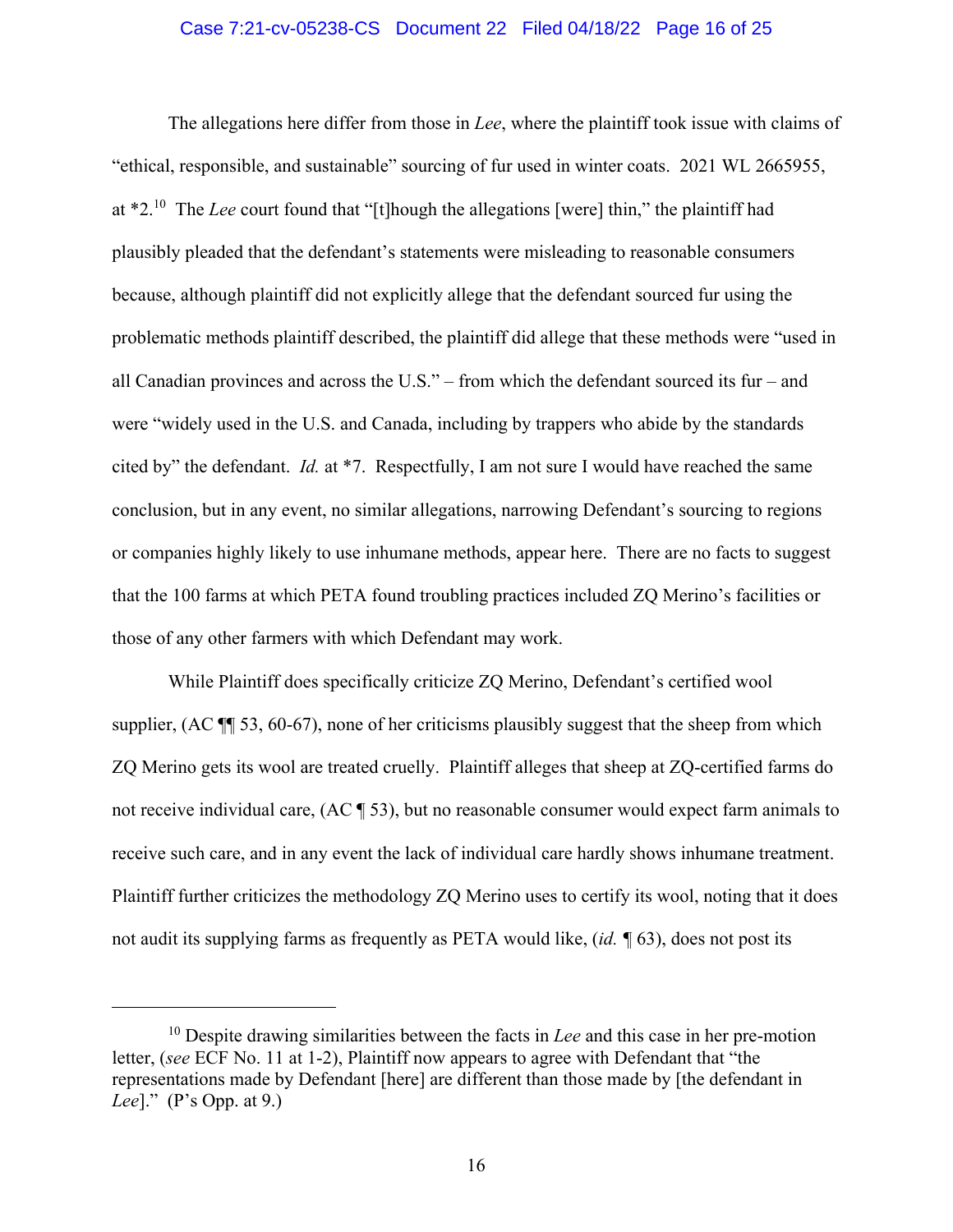### Case 7:21-cv-05238-CS Document 22 Filed 04/18/22 Page 17 of 25

standards online, (*id. ¶* 61), works in countries "where animal welfare standards are routinely ignored," (*id. ¶* 67), and only certifies the farms themselves, not those involved in the transportation or slaughtering of sheep, (*id*. ¶¶ 64-65). As with Plaintiff's complaints about the LCA tool and the Higg MSI, these are critiques of the methodology ZQ Merino uses to certify farms, not allegations that inhumane practices occur at those farms, let alone at the particular farms from which Defendant obtains wool. At most these allegations suggest that a ZQ Merino certification is no guarantee that animals at the farms it certifies could never be treated cruelly, which is not enough to render plausible the allegation that Defendant made a materially misleading statement when it allegedly described its wool harvesting practices as humane. *See Lee*, 2021 WL 2665955, at \*6; *Gordon*, 2022 WL 836773, at \*10.11

Finally, Plaintiff spends much of the Amended Complaint alleging that Defendant's statement "Our Sheep Live The Good Life" is misleading and deceptive. (AC  $\P$  36-58.) This statement, and the depictions of "happy" sheep in "pastoral settings," (*id.* ¶¶ 37, 40), are classic puffery, which "is not actionable under [§] 349." *Verizon Directories Corp. v. Yellow Book USA, Inc.*, 309 F. Supp. 2d 401, 405 (E.D.N.Y. 2004). "Puffery includes generalized or exaggerated statements which a reasonable consumer would not interpret as a factual claim upon which he could rely." *Fink v. Time Warner Cable*, 810 F. Supp. 2d 633, 644 (S.D.N.Y. 2011), *on reconsideration*, 2011 WL 5121068 (S.D.N.Y. Oct. 28, 2011). "A subjective claim about a

<sup>11</sup> Plaintiff compares the representations in this case to those in *Myers v. Starbucks Corp*., 536 F. Supp. 3d 657 (C.D. Cal. 2021), where the court found that the plaintiff alleged sufficient facts to show that "because no company, including Starbucks, can claim slave-free chocolate, a reasonable consumer would be misled by chocolate advertised as 'ethically sourced.'" *Id.* at 665-66 (emphasis omitted) (cleaned up). Unlike in *Myers*, Plaintiff here has not alleged that "it is difficult or impossible" to produce the Product without the use of problematic practices. *Id.* at 666. Instead, Plaintiff relies only on "generalized allegations about industry-wide problems." *Id.* at 665.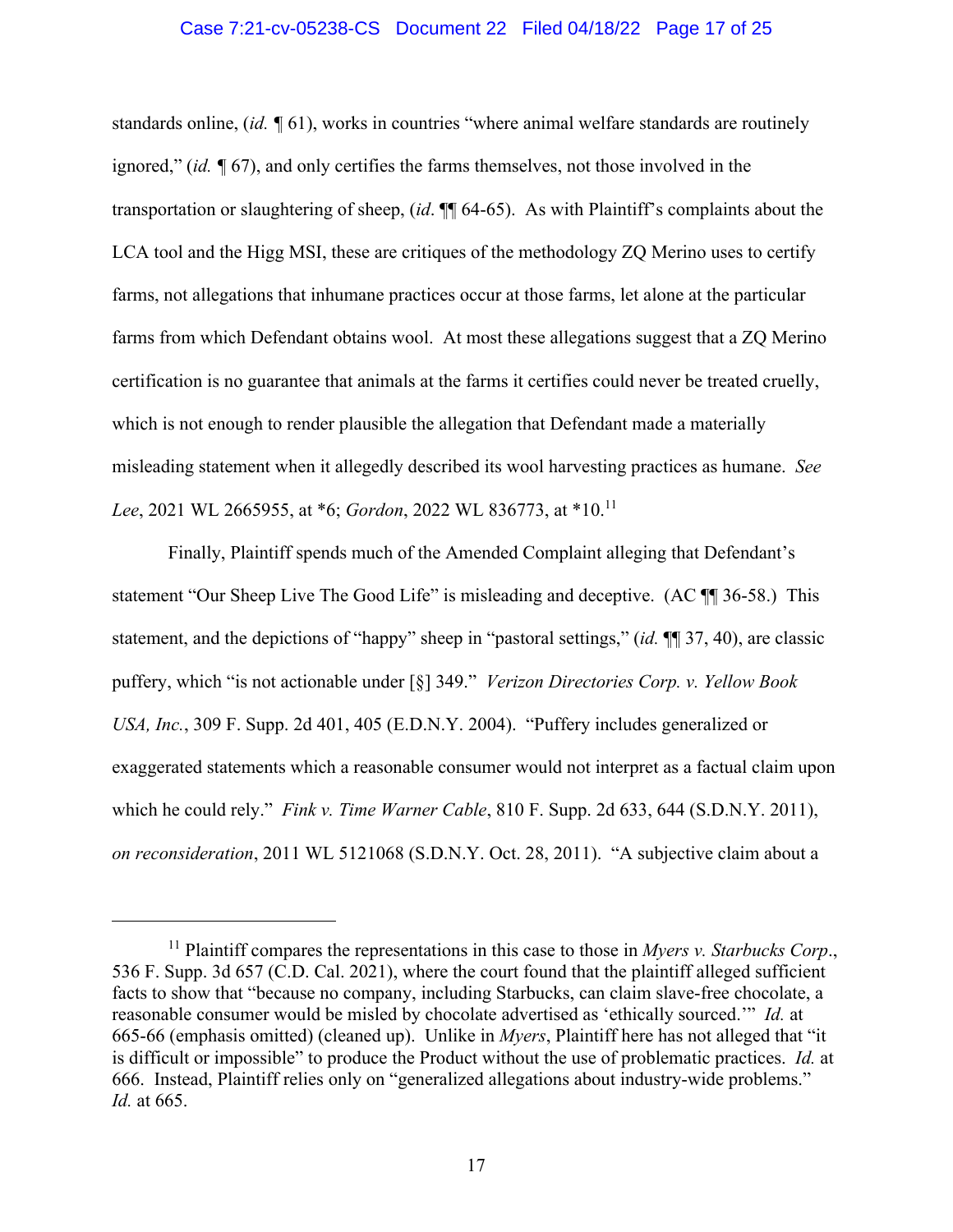#### Case 7:21-cv-05238-CS Document 22 Filed 04/18/22 Page 18 of 25

product that cannot be proven either true or false," is not actionable, *Mogull v. Pete & Gerry's Organics, LLC*, No. 21-CV-3521, 2022 WL 602971, at \*3 (S.D.N.Y. Feb. 28. 2022) (cleaned up); *see Lipton v. Nature Co*., 71 F.3d 464, 474 (2d Cir. 1995) (analyzing puffery in the context of the Lanham Act), nor are "vague and non-specific" statements, *Geffner v. Coca-Cola Co*., 928 F.3d 198, 200 (2d Cir. 2019) (*per curiam*).

"The Good Life" is a subjective, non-specific, unmeasurable, and vague statement. Plaintiff's tortured effort to distinguish the phrase "better lives," which has been found to be puffery, *see Lugones v. Pete & Gerry's Organic, LLC*, 440 F. Supp. 3d 226, 241 (S.D.N.Y. 2020) (phrase "'BETTER LIVES FOR HENS MEAN BETTER EGGS FOR YOU'" was a subjective claim, "which cannot be proven either true or false") (cleaned up), from the phrase "good life" demonstrates the subjective nature of both. (*See* P's Opp. at 6.) Like "better lives" and "raised right," *see PETA v. Whole Foods Mkt. Cal., Inc*., No. 15-CV-4301, 2016 WL 1642577, at \*3-4 (N.D. Cal. Apr. 26, 2016) (phrase "Raised Right Tastes Right" is "unspecific and unmeasurable, and therefore constitute[s] puffery"), "the Good Life" is not a phrase that a reasonable consumer would regard as making a factual claim on which she could rely. "Indeed, such sales talk is considered to be offered and understood as an expression of the seller's opinion only. The puffing rule amounts to a seller's privilege to lie his head off, so long as he says nothing specific." *Lugones*, 440 F. Supp. 3d at 241 (cleaned up). "The Good Life" does not specify any fact about the sheep from which Defendant gets its wool, let alone suggest, as Plaintiff alleges, that the sheep receive individual care or do not undergo the blowfly procedure. (AC ¶¶ 47-53.) Therefore, this statement cannot support a GBL claim.<sup>12</sup>

<sup>12</sup> Plaintiff purports to quote *In re Wells Fargo & Co. Sec. Litig*., No. 20-CV-04494, 2021 WL 4482102 (S.D.N.Y. Sept. 30, 2021), for the proposition that "qualitative statements can be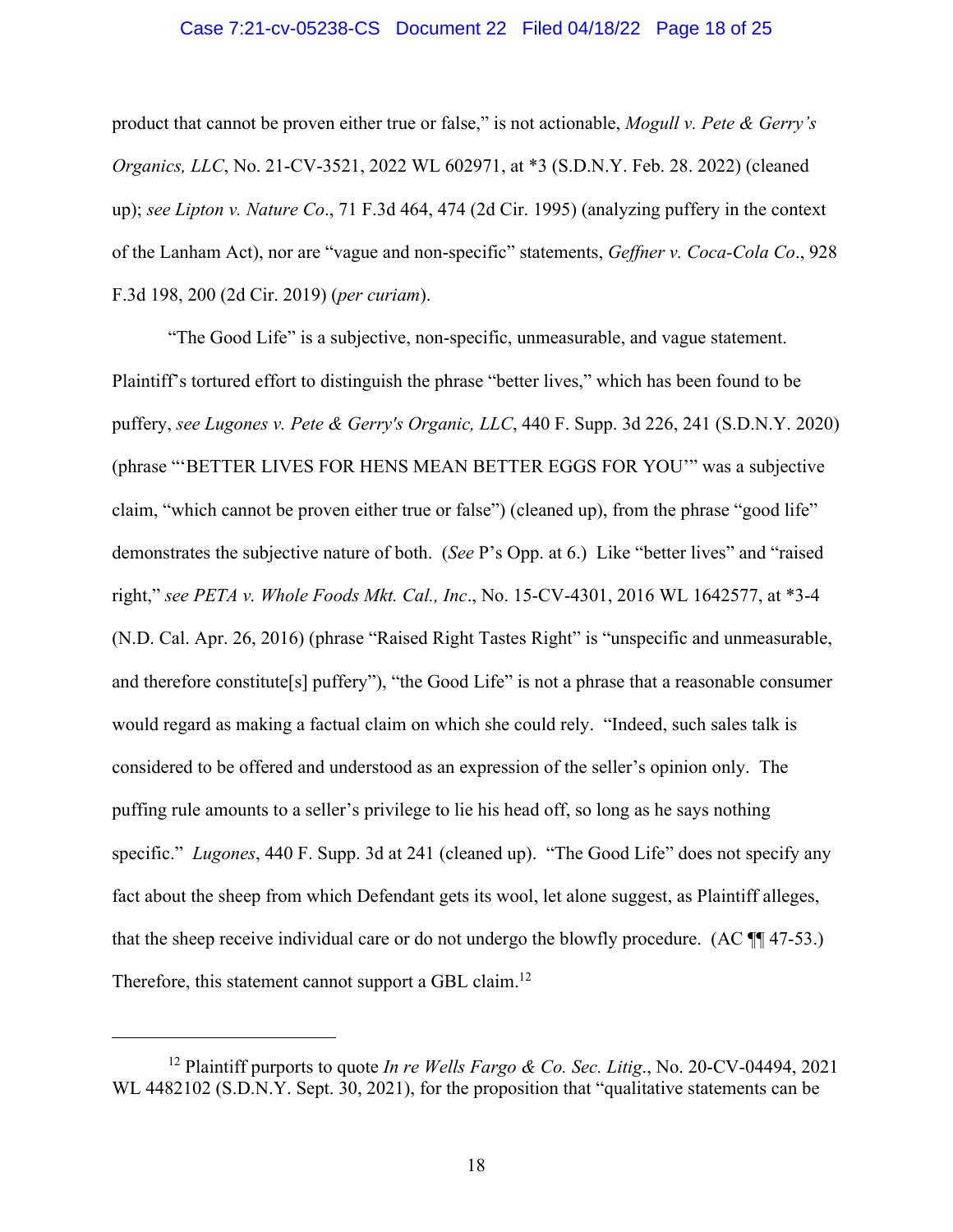### Case 7:21-cv-05238-CS Document 22 Filed 04/18/22 Page 19 of 25

Because Defendant's statements, advertisements, and practices relating to the Product are not materially misleading, I dismiss Plaintiff's claims under §§ 349 and 350 of the GBL.

#### $\mathbf{B}$ . **Plaintiff's Remaining Claims**

Plaintiff also brings claims for breach of express warranty, fraud, and unjust enrichment. These claims are all premised on the assertion that Defendant's environmental impact and animal welfare claims are materially misleading. Because I have already determined that Plaintiff fails to allege that the statements, advertising, and practices relating to the Product would be likely to deceive or mislead a reasonable consumer, these causes of action are dismissed for the same reasons. These claims also fail for the independent reason that they are inadequately pleaded.

## **1. Breach of Express Warranty**

Plaintiff contends that Defendant breached an express warranty. An express warranty is an "affirmation of fact or promise made by the seller to the buyer which relates to the goods and becomes part of the basis of the bargain." N.Y. U.C.C. Law § 2-313(1)(a). Without specifying any particular language, Plaintiff alleges that Defendant "warranted to [P]laintiff and class members that it was sustainable and ensured the well-being of the sheep." (AC ¶ 108.) But Plaintiff does not specify the statements she alleges to be express affirmations.

misrepresentations of existing facts if those statements are belied by conditions known to the defendants." (P's Opp. at 7.) But that language does not appear in the case. *See id.* at \*11 ("[L]ike opinion statements, statements of optimism and puffery can be actionable where they contradict facts that are known to a defendant, or where they amount to misrepresentations of existing facts that were made even though the speaker knew that the contrary was true.") (cleaned up). In any event, that case is inapposite, as it analyzes false or misleading statements or omissions, including puffery, in the context of § 10(b) and Rule 10b-5 liability under the Securities Exchange Act of 1934. *See id.* at \*10-11. Even assuming the same principles apply under GBL §§ 349-350, the phrase "the Good Life" does not incorporate any representation of existing fact, let alone one Plaintiff has shown was known by Defendant to be false.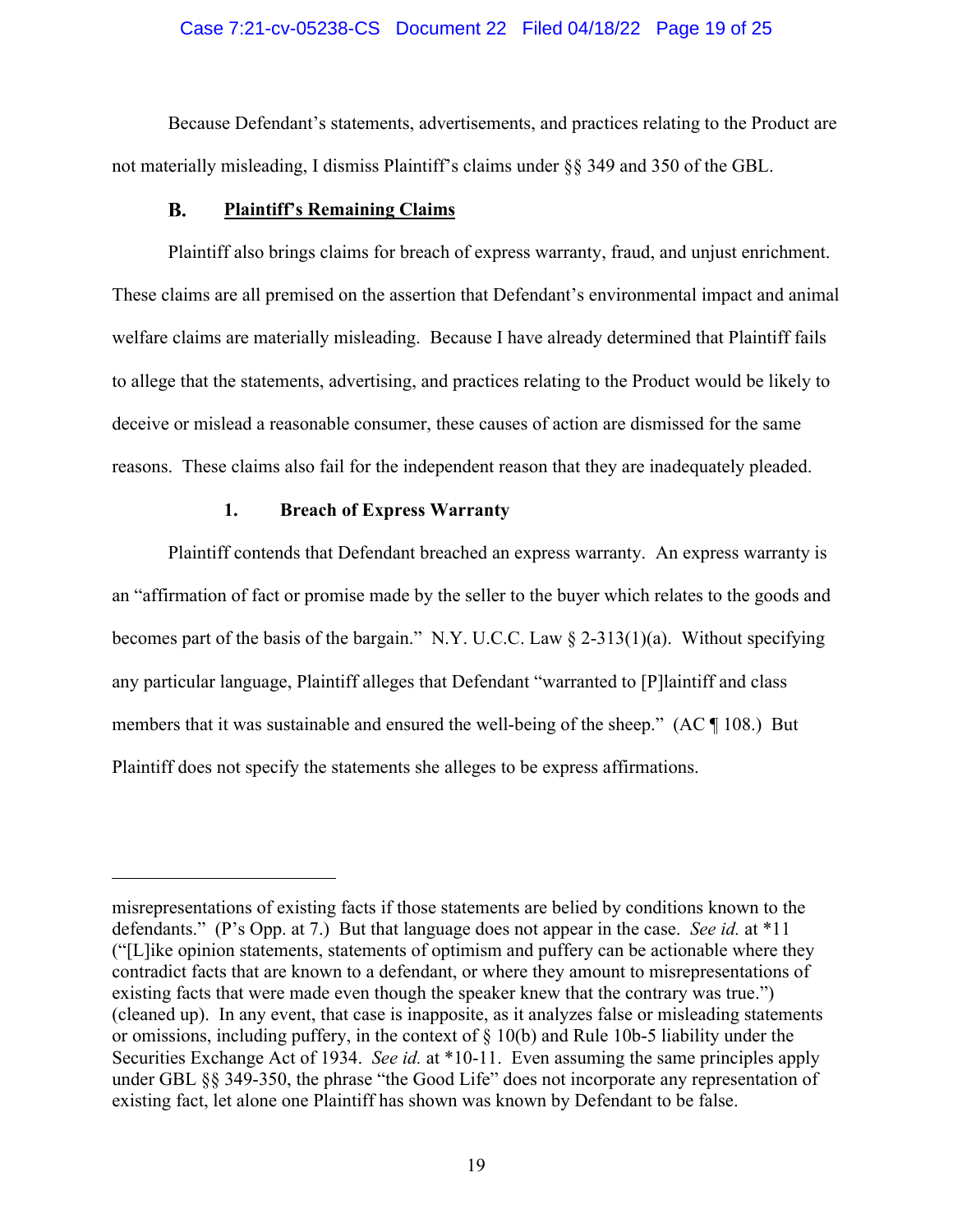#### Case 7:21-cv-05238-CS Document 22 Filed 04/18/22 Page 20 of 25

Additionally, Plaintiff failed to provide advance notice of the claim to Defendants, as required by N.Y. U.C.C. Law § 2-607(3)(a). "To assert a breach of warranty claim under New York Law, 'the buyer must within a reasonable amount of time after he discovers or should have discovered any breach notify the seller of breach or be barred from any remedy.'" *Tomasino v. Estee Lauder Cos*., 44 F. Supp. 3d 251, 260 (E.D.N.Y. 2014) (cleaned up) (quoting N.Y. U.C.C.  $\S$  2-607(3)(a)). "[T]o adequately plead the pre-suit notice requirement, plaintiffs must provide factual allegations – such as the date and method plaintiffs sent a pre-suit notice – supporting the contention that they notified the defendant of the alleged breach within a reasonable time." *Gordon*, 2022 WL 836773, at \*14 (cleaned up).

Plaintiff vaguely alleges that "Plaintiff provided or will provide notice to [D]efendant, its agents, representatives, retailers and their employees" and that "Defendant received notice and should have been aware of these issues due to complaints by regulators, competitors, and consumers, to its main offices since the Product has been sold." (AC ¶¶ 111-112.) Identical allegations, in another case filed by Plaintiff's counsel, have been found to be too conclusory and non-specific to adequately plead the required notice. *See Gordon*, 2022 WL 836773, at \*14. Plaintiff argues in her brief that Defendant received "actual notice" from PETA's publications, (P's Opp. at 14) – an allegation that does not appear in the AC – but this contention likewise fails, *see Colpitts v. Blue Diamond Growers*, 527 F. Supp. 3d 562, 590 (S.D.N.Y. 2021) (allegation that "[d]efendant received notice and should have been aware of these misrepresentations due to numerous complaints by consumers to its main office over the past several years," found to be "too conclusory and . . . unsupported by any specific factual allegations"), and would not constitute notice by the buyer in any event, *Barton v. Pret A Manger (USA) Ltd.*, 535 F. Supp. 3d 225, 245 (S.D.N.Y. 2021) ("The plain language of N.Y.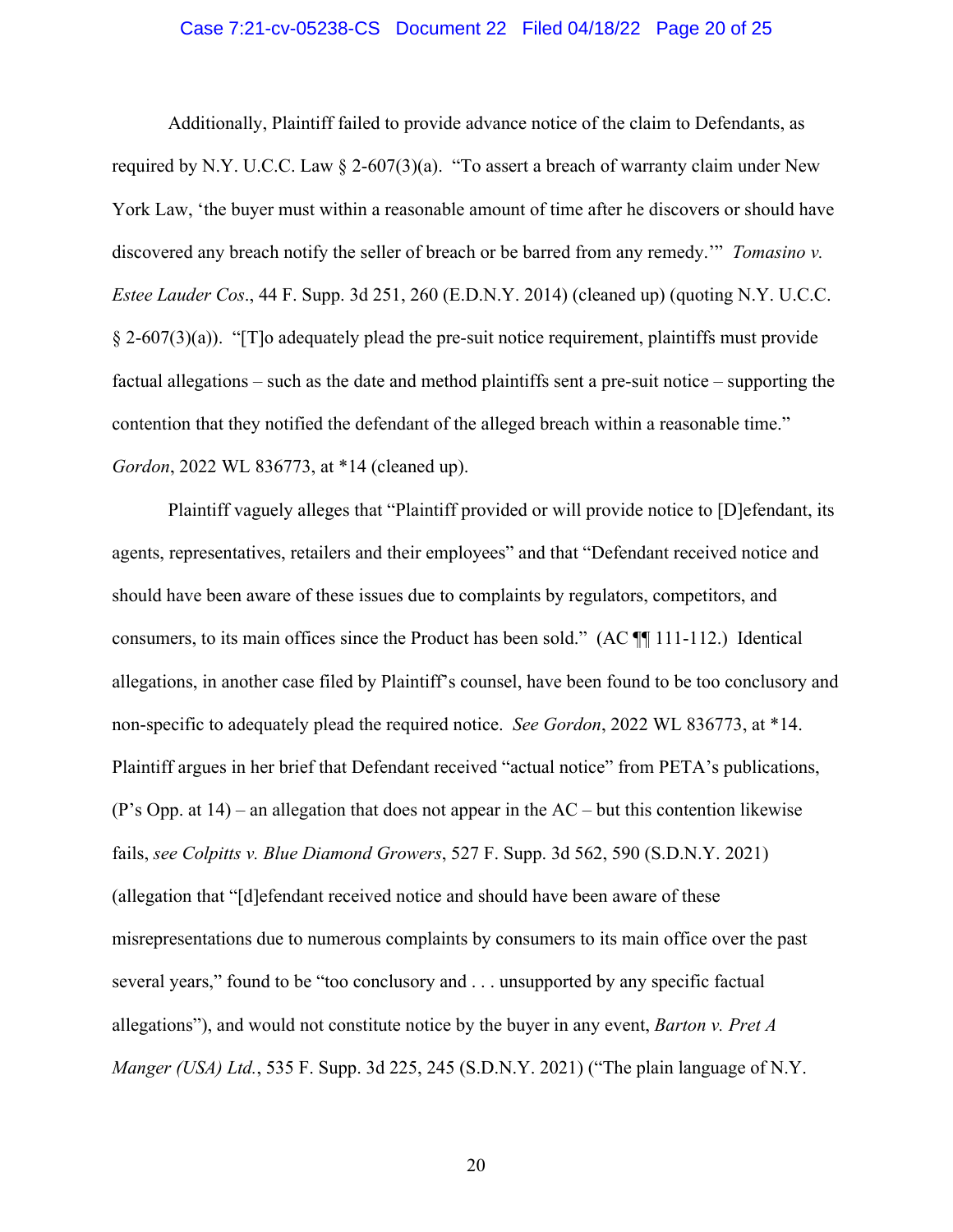### Case 7:21-cv-05238-CS Document 22 Filed 04/18/22 Page 21 of 25

U.C.C. § 2-607(3)(a) makes clear that '*the buyer* must notify the seller of breach or be barred from any remedy.' Therefore, Plaintiff *herself* was required to notify [Defendant] of the alleged breach before bringing the claim herein.") (emphasis in original) (cleaned up). Although Plaintiff argues that its pleadings may constitute reasonable notice in certain cases, (P's Opp. at 15), this is a minority view, not "a broad rule that a filed complaint qualifies as sufficient and timely notice." *Lugones*, 440 F. Supp. 3d at 244. Additionally, Plaintiff's contention that the notice requirement does not apply to retail sales does not save her claim; even the cases that adopt that minority view do so only "when a party alleges physical, in addition to economic, injury," *Colpitts*, 527 F. Supp. 3d at 589 (cleaned up), which is not the case here.

Because Plaintiff failed to adequately provide notice to Defendant as required by statute, her breach of express warranty claim is dismissed.<sup>13</sup>

#### **2. Fraud**

To state a claim for common law fraud a plaintiff must show that: "(1) the defendant made a material false statement or omission; (2) the defendant intended to defraud the plaintiff; (3) the plaintiff reasonably relied upon the representation or omission; and (4) the plaintiff suffered damage as a result of such reliance." *B & M Linen, Corp. v. Kannegiesser, USA, Corp.*, 679 F. Supp. 2d 474, 480 (S.D.N.Y. 2010) (cleaned up). Claims of fraud must be pleaded "'with particularity,'" *id.* at 481 (quoting Fed. R. Civ. P. 9(b)), and thus a plaintiff must "(1) detail the

 $<sup>13</sup>$  Plaintiff also argues that "[t]he express warranty claim also fits into a limited exception</sup> to the economic loss doctrine because the parties' close relationship approximates privity," citing *Pilkington NA v. Mitsui Sumitomo Ins. Co.*, 420 F. Supp. 3d 123, 139-40 (S.D.N.Y. 2019), as support. (P's Opp. at 15.) But, as discussed in *Pilkington*, this exception to the economic loss doctrine is relevant to negligent misrepresentation claims, *see id.*, not express warranty claims. Nor has Plaintiff "set out facts suggesting that this is the rare case in which a buyer and product manufacturer have a relationship so close as to approach privity of contract." *Chung v. Pure Fishing, Inc.*, No. 20-CV-3983, 2022 WL 866769, at \*6 (E.D.N.Y. Mar. 23, 2022).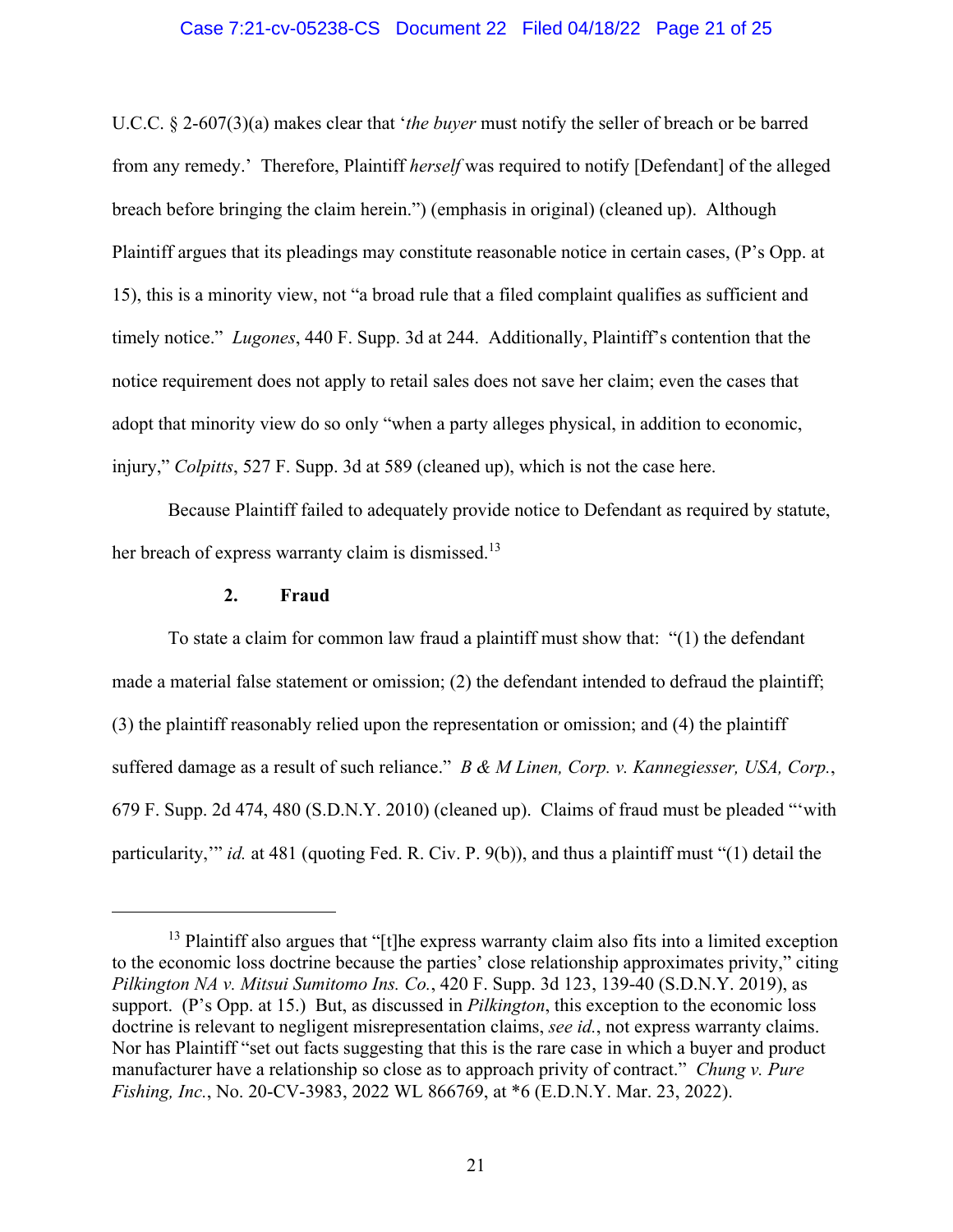### Case 7:21-cv-05238-CS Document 22 Filed 04/18/22 Page 22 of 25

statements (or omissions) that the plaintiff contends are fraudulent, (2) identify the speaker, (3) state where and when the statements (or omissions) were made, and (4) explain why the statements (or omissions) are fraudulent," *Eternity Glob. Master Fund Ltd. v. Morgan Guar. Tr. Co. of N.Y.*, 375 F.3d 168, 187 (2d Cir. 2004) (cleaned up). Rule 9(b) also requires plaintiffs to "allege facts that give rise to a strong inference of fraudulent intent." *Lerner v. Fleet Bank, N.A*., 459 F.3d 273, 290 (2d Cir. 2006) (cleaned up).

Apart from the fact that Plaintiff has not pleaded facts rendering plausible the conclusion that the Defendant made a materially false statement or omission, Plaintiff has failed to oppose Defendant's argument that she failed to plausibly plead fraudulent intent. The fraud claim is therefore dismissed as abandoned. *See Div. 1181 Amalgamated Transit Union-N.Y. Emps. Pension Fund v. R & C Transit, Inc.*, No. 16-CV-2481, 2018 WL 794572, at \*4 (E.D.N.Y. Feb. 7, 2018) (collecting cases for proposition that courts dismiss claims as abandoned where opposition fails to respond to argument for dismissal). Further, the fraud claim would be dismissed in any event because it fails to plead facts that give rise to a strong inference of fraudulent intent. The complaint contains only the conclusory allegation that "Defendant's fraudulent intent is evinced by its knowledge that the Product was not consistent with its composition and qualities," (AC ¶ 116), which does not suffice, *see Campbell v. Whole Foods Mkt. Grp. Inc.*, No. 20-CV-1291, 2021 WL 355405, at \*12 (S.D.N.Y. Feb. 2, 2021) (dismissing fraud claim where "Plaintiff's only allegation about Defendant's intent is that Defendant's fraudulent intent is evinced by its failure to accurately identify the Product on the front label when it knew this was not true") (cleaned up).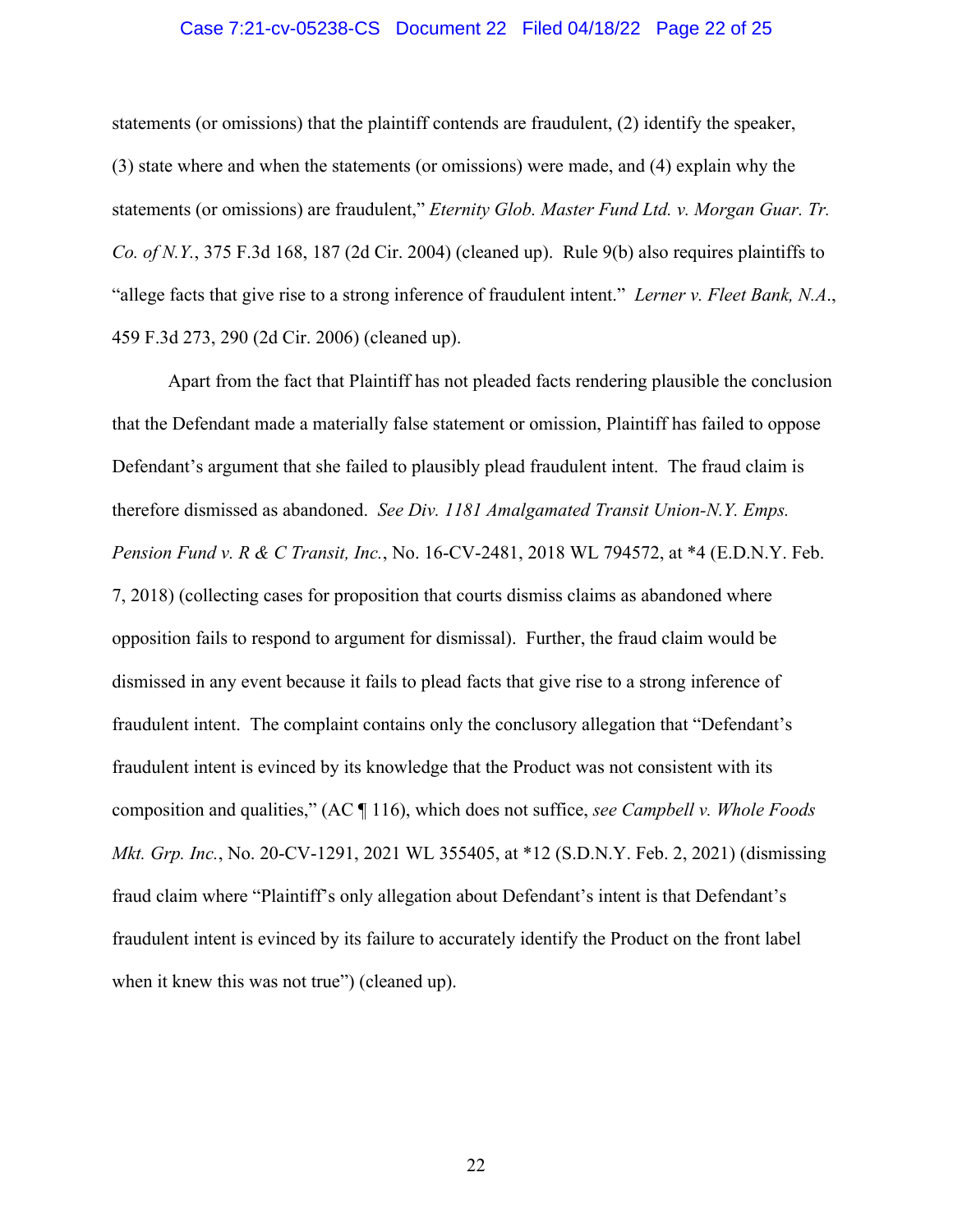# **3. Unjust Enrichment Claim**

To state a claim for unjust enrichment under New York law, a Plaintiff must show that  $(1)$  the defendant was enriched; (2) at the expense of the plaintiff; and (3) that it would be inequitable to permit the defendant to retain that which is claimed by Plaintiff." *Reynolds v. Lifewatch, Inc.*, 136 F. Supp. 3d 503, 524 (S.D.N.Y. 2015). "Unjust enrichment is available only in unusual situations when, though the defendant has not breached a contract nor committed a recognized tort, circumstances create an equitable obligation running from the defendant to the plaintiff." *Mahoney v. Endo Health Sols., Inc.*, No. 15-CV-9841, 2016 WL 3951185, at \*11 (S.D.N.Y. July 20, 2016) (cleaned up).

Courts will routinely dismiss an unjust enrichment claim that "simply duplicates, or replaces, a conventional contract or tort claim." *Ebin v. Kangadis Food Inc.*, No. 13-CV-2311, 2013 WL 6504547, at \*7 (S.D.N.Y. Dec. 11, 2013) (cleaned up). "Indeed, courts in the Second Circuit have consistently held that unjust enrichment claims are duplicative of GBL claims." *Barton*, 535 F. Supp. 3d at 249 (collecting cases).

Here, Plaintiff has failed to explain how the unjust enrichment claim is "not merely duplicative of the other causes of action." *Twohig*, 519 F. Supp. 3d at 168 (cleaned up) (collecting cases). Plaintiff's unjust enrichment claim is therefore dismissed.

#### $C_{\bullet}$ **Leave to Amend**

Leave to amend a complaint should be freely given "when justice so requires." Fed. R. Civ. P. 15(a)(2). "[I]t is within the sound discretion of the district court to grant or deny leave to amend." *Kim v. Kimm*, 884 F.3d 98, 105 (2d Cir. 2018) (cleaned up). "Leave to amend, though liberally granted, may properly be denied" for "'repeated failure to cure deficiencies by amendments previously allowed'" or "'futility of amendment,'" among other reasons. *Ruotolo v.*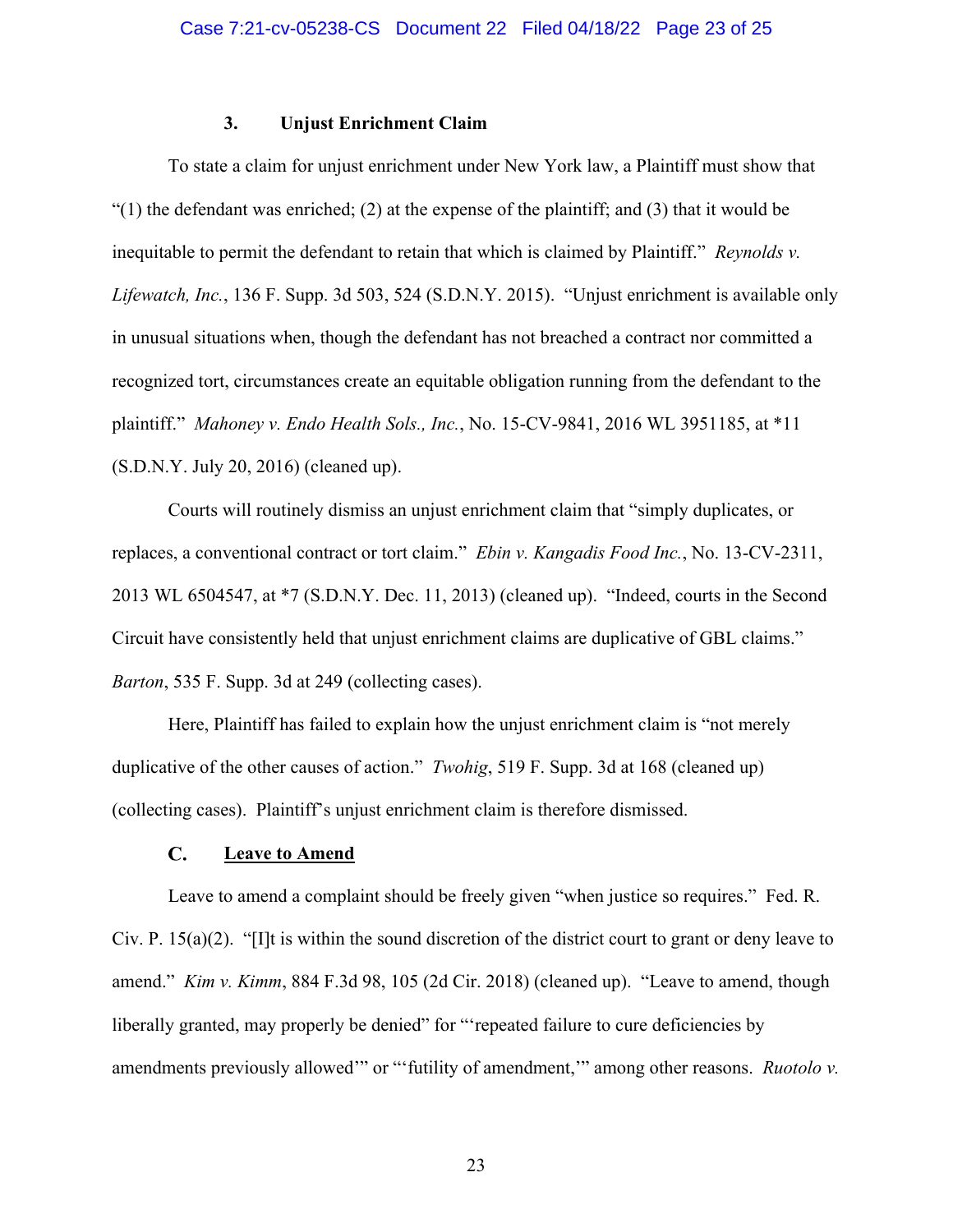*City of N.Y.*, 514 F.3d 184, 191 (2d Cir. 2008) (quoting *Foman v. Davis*, 371 U.S. 178, 182 (1962)).

Plaintiff has already amended once, after having the benefit of a pre-motion letter from Defendant stating the grounds on which it would move to dismiss, (ECF No. 8), as well as the Court's observations during the pre-motion conference, (ECF No. 13 at 6:14-8:22). In general, a plaintiff's failure to fix deficiencies in the previous pleading, after being provided notice of them, is alone sufficient ground to deny leave to amend. *See Nat'l Credit Union Admin. Bd. v. U.S. Bank Nat'l Ass'n*, 898 F.3d 243, 257-58 (2d Cir. 2018) ("When a plaintiff was aware of the deficiencies in his complaint when he first amended, he clearly has no right to a second amendment even if the proposed second amended complaint in fact cures the defects of the first. Simply put, a busy district court need not allow itself to be imposed upon by the presentation of theories *seriatim*.") (cleaned up); *In re Eaton Vance Mut. Funds Fee Litig.*, 380 F. Supp. 2d 222, 242 (S.D.N.Y. 2005) (denying leave to amend because "the plaintiffs have had two opportunities to cure the defects in their complaints, including a procedure through which the plaintiffs were provided notice of defects in the Consolidated Amended Complaint by the defendants and given a chance to amend their Consolidated Amended Complaint," and "plaintiffs have not submitted a proposed amended complaint that would cure these pleading defects"), *aff'd sub nom. Bellikoff v. Eaton Vance Corp.*, 481 F.3d 110, 118 (2d Cir. 2007) (*per curiam*) ("[P]laintiffs were not entitled to an advisory opinion from the Court informing them of the deficiencies in the complaint and then an opportunity to cure those deficiencies.") (cleaned up).

Further, Plaintiff has not asked to amend again or otherwise suggested that she is in possession of facts that would cure the deficiencies identified in this opinion. *See TechnoMarine SA v. Giftports, Inc*., 758 F.3d 493, 505 (2d Cir. 2014) (plaintiff need not be given leave to